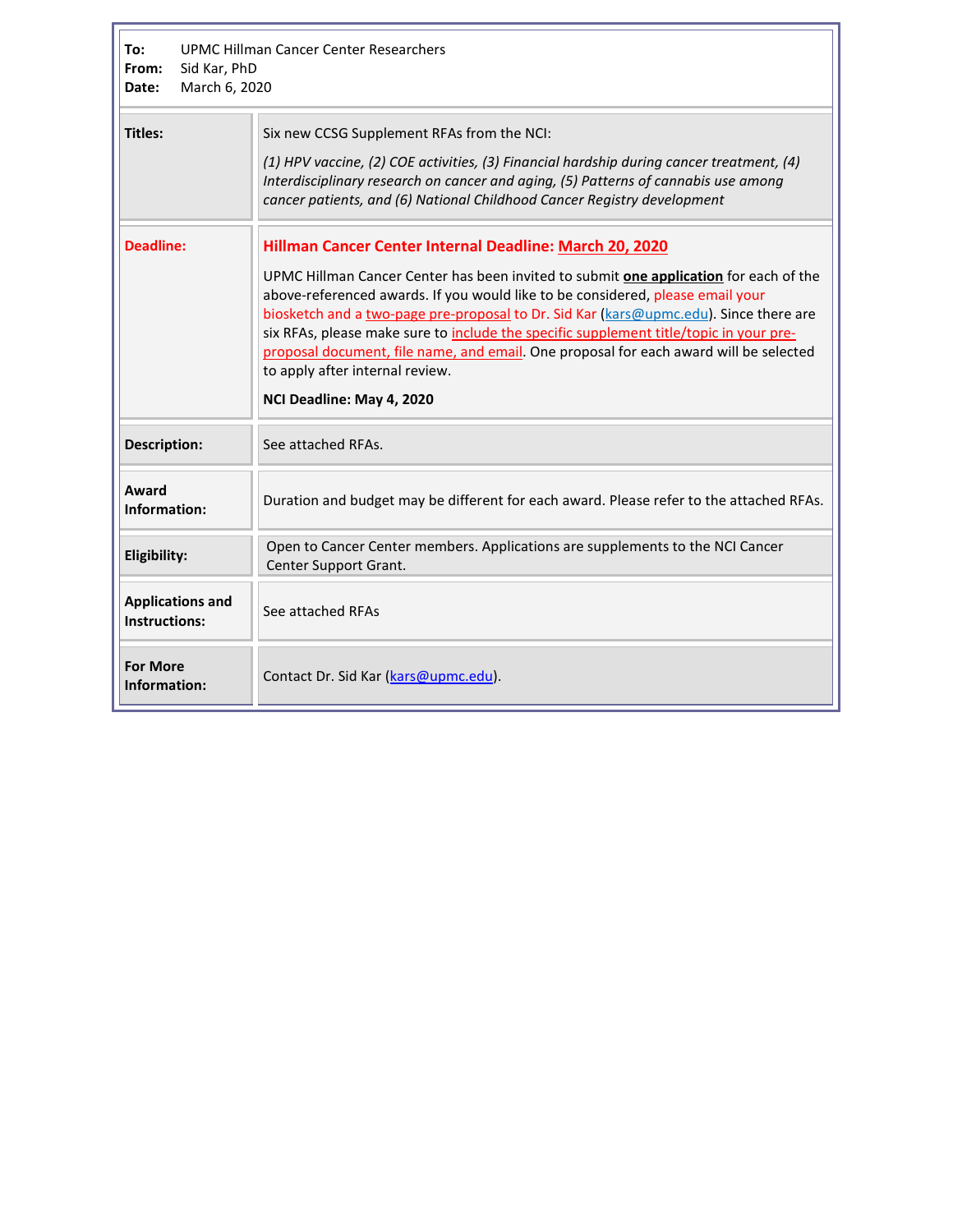# **Administrative Supplements for the NCI P30 Cancer Center Support Grants for new interdisciplinary research on cancer and aging**

# **Background**

Contemporary improvements in early detection and diagnosis, cancer treatment, and the implementation of populationbased cancer prevention and control strategies have contributed to a sustained decline in overall cancer mortality rates. Although this trend is promising, challenges at the nexus of cancer and aging are, in turn, becoming more prominent. Older adults (age 65 years and older) are the largest growing segment of the U.S. population, and aging into older adulthood is associated disproportionally with the incidence of common cancers. As survival rates for some pediatric, adolescent and young adult (AYA), and common adult-onset cancers improve, the number of cancer survivors, particularly among older adults, and the number living with treatment-related consequences will continue to increase. Emerging evidence suggests some cancers and cancer treatments change the hallmarks of aging, shift aging trajectories, influence aging-associated outcomes like gait speed, frailty, and functional independence, and increase risks for multimorbidity and subsequent malignancies.

This shifting survivorship landscape has profound implications for cancer care delivery, coordination and transitions, and the cancer research enterprise. Despite the relationship between advancing age and cancer risk, older adults are underrepresented in observational and intervention cancer prevention and control studies, relative to other age groups. There are opportunities to expand eligibility criteria, design intervention studies explicitly for older adults, and include as scientifically justified - aging biomarkers, assessments (e.g., geriatric assessment) and endpoints relevant to the inherent heterogeneity in biologic, phenotypic, and functional aging. Moreover, even along the pre-clinical to translational research continuum, opportunities exist for the development and use of age/aging-relevant and clinicallyinformative animal models of human cancers and treatment-related late effects.

The [NCI Annual Plan & Budget Proposal for Fiscal Year 2020](https://www.cancer.gov/about-nci/budget/plan/2020-annual-plan-budget-proposal.pdf) highlighted the need to increase understanding of the role of aging in cancer. The convergence of demographic, epidemiologic, and societal trends makes primary through quarternary cancer prevention during older adulthood a public health imperative. A lifespan approach to the elimination or reduction of cancer risk associated with obesity, tobacco use, and physical inactivity is critical for the primary prevention of cancers and other chronic conditions that contribute substantial public health burden during mid-life and older adulthood. Surveillance methods are needed to track aging-relevant factors associated with cancer burden (e.g., multiple chronic conditions, polypharmacy, short- and long-term adverse effects, financial toxicity, residential stability & institutional care transitions (e.g., nursing homes, hospice) and behavioral and social exposures). As pediatric and AYA cancer survivors age chronologically and biologically and experience adverse physical, psychosocial, and behavioral outcomes, interventions to prevent, ameliorate or rehabilitate aging-related consequences of cancer and its treatments are a priority. Strategic investments in aging research will contribute to population health by preserving or promoting healthspan and ensuring equitable access to and benefit from advances in cancer prevention, control, and populationscience.

# **Purpose and Goals**

The National Cancer Institute (NCI), Division of Cancer Control and Population Sciences (DCCPS), announces the opportunity for supplemental funding to provide support for the development of an interdisciplinary research infrastructure focused explicitly on aging/geroscience and cancer prevention, control, or population science. NCIdesignated Cancer Centers have the potential to build sustainable interdisciplinary research infrastructures to address critical cancer and aging research questions or catchment area needs. The short-term goal of this one-year supplement is to shape the development of an aging focus in cancer prevention, control, or population science programs.

Through this opportunity, short-term support can be requested to:

- Catalyze new research programs
- Convene and coordinate new transdisciplinary research groups
- Facilitate new collaborations with various sources of aging expertise (e.g., academic departments of gerontology, aging research foundations, NIH-funded aging researchers, NIA Centers)
- Identify aging-related Center research, clinical, and community outreach and engagement priorities through rigorous mixed-methods approaches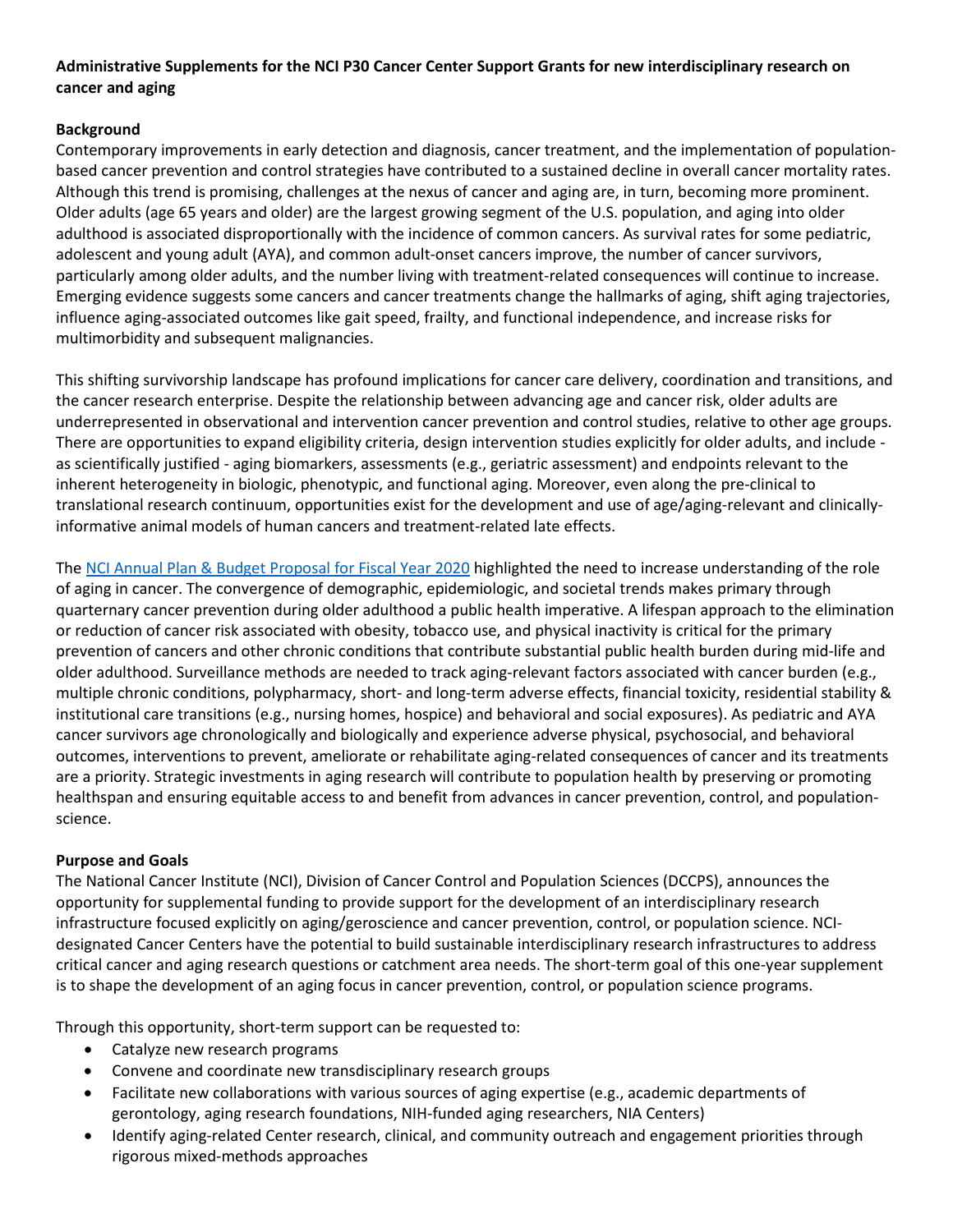- Use novel methods (e.g., ideas labs, scoping sessions, virtual workshops) to foster partnerships, support team science, engage aging scientists, clinicians, and other aging-related expertise, and build new research, clinical, and community outreach communities
- Support strategic planning and agenda-setting
- Augment cancer-focused research capacity by consulting with faculty conducting significant, timely, innovative, visionary, and highly meritorious aging research

The long-term goal is to advance cancer prevention, control, and population science by leveraging knowledge about the nature of aging (including the biology of aging) and the aging process.

## **Eligibility and Budget**

- This opportunity is open to all P30 Cancer Center Support Grants.
- Only one supplement request per center will be considered.
- Supplement requests may not exceed \$150,000 total costs, and the project period is for one year.
- Cancer Centers whose P30 Cancer Center Support Grant will be in an extension at the time of award are not eligible.
- It is anticipated that awards for this supplement opportunity will be made in September 2020.

## **Application Submission Format**

Applications should be submitted as a signed, scanned PDF to Mary O'Connell [\(oconnellm@mail.nih.gov\)](mailto:oconnellm@mail.nih.gov) and Stacey Vandor [\(stacey.vandor@nih.gov\)](mailto:stacey.vandor@nih.gov) no later than COB May 4, 2020.

Email confirmation of application receipt from Stacey Vandor must be obtained to be officially considered and evaluated.

Requests must include the following:

- The Standard PHS 398 Face Page
- A detailed budget and budget justification
- NIH biographical sketches for key personnel proposed in the supplement
- Summary of the project (not to exceed 5 pages) (references are excluded from the 5-page limit; no appendices, please)

The 5-page summary must:

- Describe how the integration of aging/geroscience can strengthen the Center's cancer prevention, control, or population science research focus; enhance transdisciplinary collaboration and coordination; and, engage communities within the catchment area to decrease cancer burden.
- Describe the proposed infrastructure development activities and the interdisciplinary nature of the personnel involved.
- Explain how the proposed interdisciplinary infrastructure development activities will advance the Center's capacity to address specific cancer and aging research questions or aging-relevant catchment areas needs.
- Describe why the proposed infrastructure development activities cannot be achieved through existing programs, structures, and collaborations within the Center.
- Clearly describe a one-year plan, with a timetable and milestones, to sustain support for the cultivation and submission of competitively funded research grants and contracts that address critical interdisciplinary cancer and aging research questions or aging-relevant catchment areas needs.
- Describe the qualifications of the individual(s) who will conduct the work. Briefly elaborate on each person's CV in the narrative response.

### **NCI Evaluation of Supplement Requests**

Administrative supplements do not receive peer review. Instead, NCI staff with expertise in cancer prevention and control will evaluate supplement requests to determine overall merit. Proposals will be reviewed for quality and for responsiveness to application criteria outlined in the requirements for the five-page summary described above.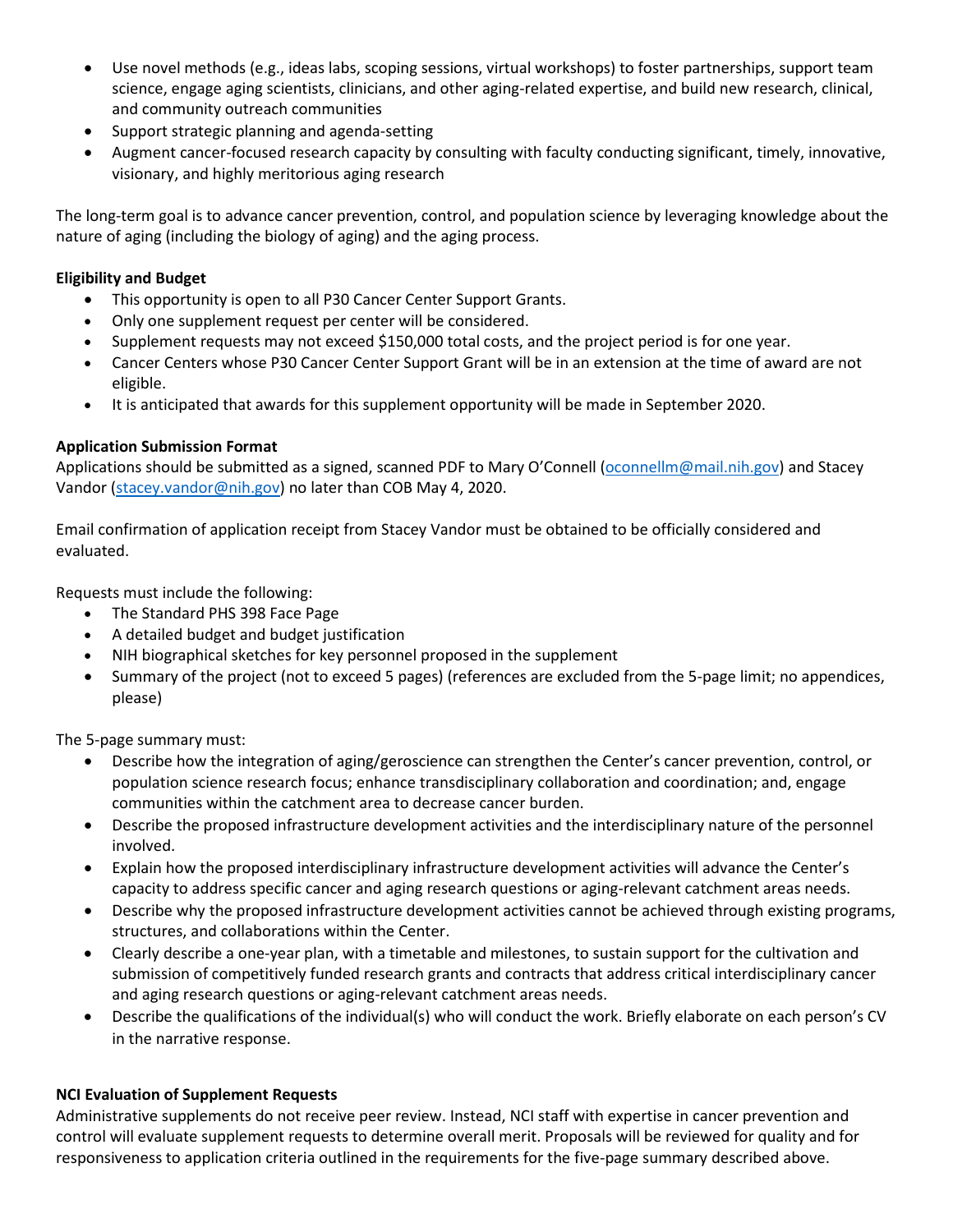### **Reporting Requirements**

As part of the progress report for the parent Cancer Center Support Grant, information must be included on what has been accomplished via the administrative supplement as well as the Cancer Center's plans to sustain support for the cultivation and submission of competitively funded research grants and contracts that address critical interdisciplinary cancer and aging research questions, or aging-relevant catchment areas needs.

#### **Pre-Submission Informational Webinar:**

An informational webinar will be held as noted below:

Time: Wednesday, March 18, 2020, 12:00 PM Eastern Time (US and Canada)

The registration link is as follows:

<https://cbiit.webex.com/cbiit/onstage/g.php?MTID=efd5d082d707e740d9e21c3b1a67209c1>

Dial-in information:

Call-in toll number (US/Canada)

1-650-479-3207

Meeting Number/Access Code: 739 299 805

Event password: J2d5pEBZw\$6

#### **Questions**

For technical inquiries (including eligibility), please contact your cancer center grant administrator or your NCI program director. For inquiries about the scientific objectives and goals of this supplement, please contact Paige Green [\(paige.green@nih.gov\)](mailto:paige.green@nih.gov) or Lisa Gallicchio [\(lisa.gallicchio@nih.gov\)](mailto:lisa.gallicchio@nih.gov).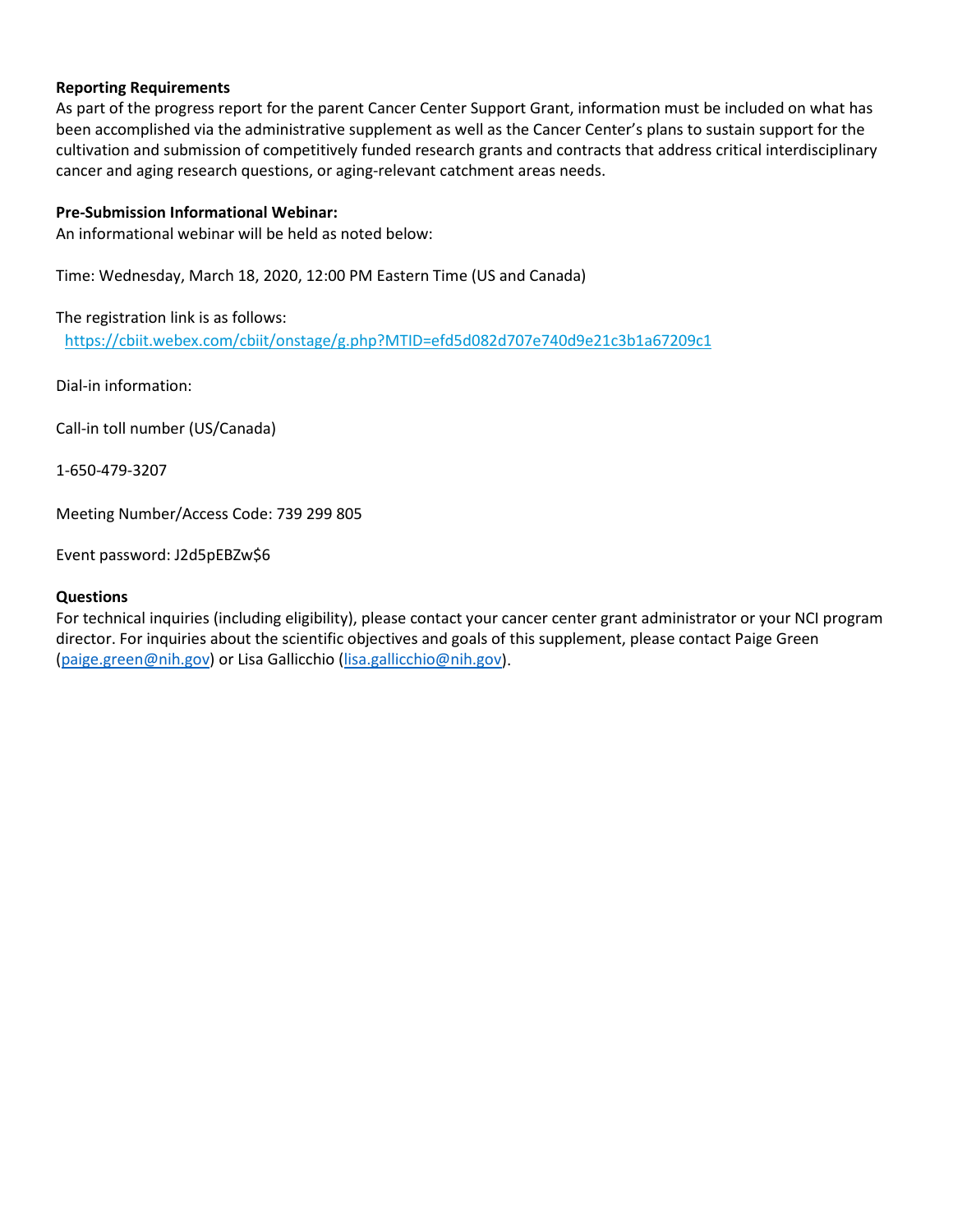# **Administrative Supplements for the NCI P30 Cancer Center Support Grants to determine patterns of cannabis use among cancer patients**

### **Background**

In 2018, 43.5 million people aged 12 years or older in the United States (US) used cannabis (marijuana) in the past year<sup>[1](#page-4-0)</sup>. The legal landscape of medical and recreational cannabis use is rapidly evolving with wide variation in state policies. The available delivery methods of cannabis have also undergone dramatic changes and include edibles, oils, tinctures, topicals, and inhaled forms. Vaping tetrahydrocannabinol (THC), the psychoactive cannabinoid in cannabis, has been implicated in the cause of severe respiratory illness<sup>[2](#page-4-1)</sup>. Consequently, state-based policy changes are taking place at a time when research on the potential beneficial or adverse health effects of cannabis use and the impact on use among cancer patients across a variety of geographic settings remains limited. A survey of cancer patients conducted within a six-week period between 2015 and 2016 in the state of Washington, where medical and recreational cannabis use is legal, found that 24 percent of patients were active users<sup>[3](#page-4-2)</sup>. This is coupled with survey evidence that a majority of US medical oncologists engage in discussions about cannabis use with patients, and almost half recommend it clinically; yet, few feel sufficiently informed to make recommendations regarding its use<sup>[4](#page-4-3)</sup>. Common conditions for which it has been used among cancer patients include anorexia, nausea, and pain. The extent of use, the perceived and real benefits and risks of use, potential interactions with cancer treatment and other medications, and impact on comorbid conditions are uncertain. Clinicians should be aware of the extent of use in order to assess potential drug-drug interactions, side effects, and contraindications; hence, an understanding of how cancer patients and clinicians engage in discussions about cannabis use is essential. A first step in addressing research gaps regarding cannabis and cancer is to understand the patterns and extent of cannabis use among cancer patients, including those undergoing or having recently completed active treatment.

#### **Purpose and Goals**

The National Cancer Institute (NCI), Division of Cancer Control and Population Sciences (DCCPS), announces the opportunity for supplemental funding aimed at NCI-designated cancer centers to conduct surveys in a representative sample of ambulatory cancer patients to better understand patterns of cannabis use. The purpose of this opportunity is to provide resources to support the time and effort of investigators at NCI-designated cancer centers to plan and administer a survey that will include data on the frequency and duration of cannabis use, modes of use, reasons for use, discussion of use with clinical providers, and perceived risks and benefits associated with use among cancer patients undergoing or have recently completed active treatment. Cancer patients should be typical of those seen and treated in the NCI-designated cancer centers' facilities.

A number of annual sources of population-based surveillance data related to cannabis exist; [CDC's](https://www.cdc.gov/brfss/annual_data/annual_2018.html)  [Behavioral Risk Factor Surveillance System](https://www.cdc.gov/brfss/annual_data/annual_2018.html) is one source. These surveillance sources may be useful to identify measures that determine frequency of use over a short period of time, mode of use and reasons for use (medical vs non-medical). Additional references and survey instruments can be garnered from a

<span id="page-4-0"></span> <sup>1</sup> Substance Abuse and Mental Health Services Administration. (2019). *Key substance use and mental health indicators in the United States: Results from the 2018 National Survey on Drug Use and Health* (HHS Publication No. PEP19-5068, NSDUH Series H-54). Rockville, MD: Center for Behavioral Health Statistics and Quality, Substance Abuse and Mental Health Services Administration. Retrieved from<https://www.samhsa.gov/data/>

<span id="page-4-1"></span><sup>2</sup> Blount BC, Karwowski MP, Shields PG, et al. Vitamin E Acetate in bronchoalveolar-lavage fluid associated with EVALI. *N Engl J Med*. 2020; 382:697-705.

<span id="page-4-2"></span><sup>&</sup>lt;sup>3</sup> Pergam SA, Woodfield MD, Lee CM, et al. Cannabis use among patients at a comprehensive cancer center in a state with legalized medicinal and recreational use. *Cancer*. 2017; 123:4488-4497.

<span id="page-4-3"></span><sup>4</sup> Braun IM, Wright A, Peteet J, et al. Medical oncologists' beliefs, practices, and knowledge regarding marijuana used therapeutically: A nationally representative survey study. *J Clin Oncol*. 2018; 36:1957-1962.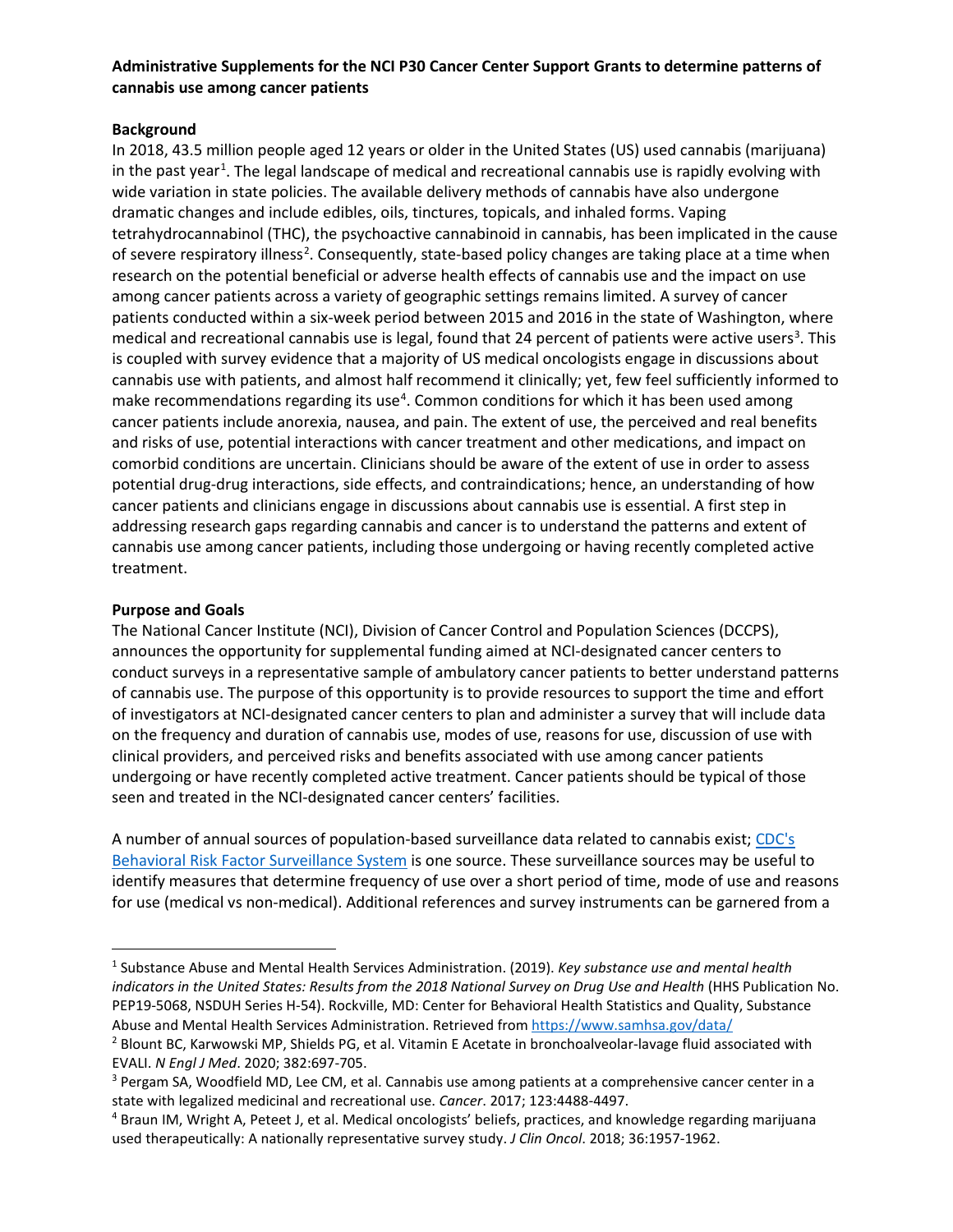recent survey of [cannabis use among patients at a comprehensive cancer center in a state with legalized](https://www.ncbi.nlm.nih.gov/pubmed/28944449)  [medicinal and recreational use.](https://www.ncbi.nlm.nih.gov/pubmed/28944449)

### **Eligibility and Budget**

- This opportunity is open to all clinical and comprehensive P30 Cancer Center Support Grants.
- Only one supplement request per center will be considered.
- Supplement requests may not exceed \$150,000 total costs, and the project period is for one year.
- Cancer centers whose P30 Cancer Center Support Grant will be in extension at the time the award is made in FY20 are not eligible for this supplement.
- To be considered responsive for supplemental funding, applicants must propose a data collection effort that employs survey research methods and must not rely only on qualitative focus groups, key informant interviews, or analysis of secondary data.
- Funding will support all data collection activities with a goal of approximately 1,000 respondents representative of patients treated at the NCI-designated cancer center facilities and may also support participant incentives to encourage response.
- It is anticipated that awards for this supplement opportunity will be made in September 2020.

## **Application Submission Format**

Applications should be submitted as a signed, scanned PDF to Gary Ellison [\(ellisong@mail.nih.gov\)](mailto:ellisong@mail.nih.gov) and Stacey Vandor [\(stacey.vandor@nih.gov\)](mailto:stacey.vandor@nih.gov) no later than COB May 4, 2020.

Email confirmation of application receipt from Stacey Vandor must be obtained to be officially considered and evaluated.

Requests must include the following:

- The Standard PHS 398 Face Page
- A detailed budget and budget justification
- NIH biographical sketches for key personnel proposed in the supplement
- Summary of the project (not to exceed 5 pages) (references are excluded from the 5-page limit; no appendices, please)

- Provide an overview of the cancer center's patient population.
- Describe the process by which the survey will be developed and the frame from which the sample will be drawn.
- Provide a complete description of methods used to derive the sample and sample survey design, including survey development, study procedures and items to be collected.
- NCI requires collection of the following core elements related to the use of cannabis:
	- o Current and past use of cannabis
	- o Frequency and duration of use
	- o Mode of use
	- o Therapeutic reasons for use
	- o Perception of benefit or risk/harm
	- o Discussion of use with clinical providers
	- o Recommendations from clinical providers
- Collection of information regarding tumor types and current and past treatment of survey respondents is desirable but not required.
- The survey is expected to include patients covering a diverse population by age, sex, race, and tumor types. Because of the sensitive nature involving the use of cannabis, applicants are strongly encouraged to conduct anonymous surveys.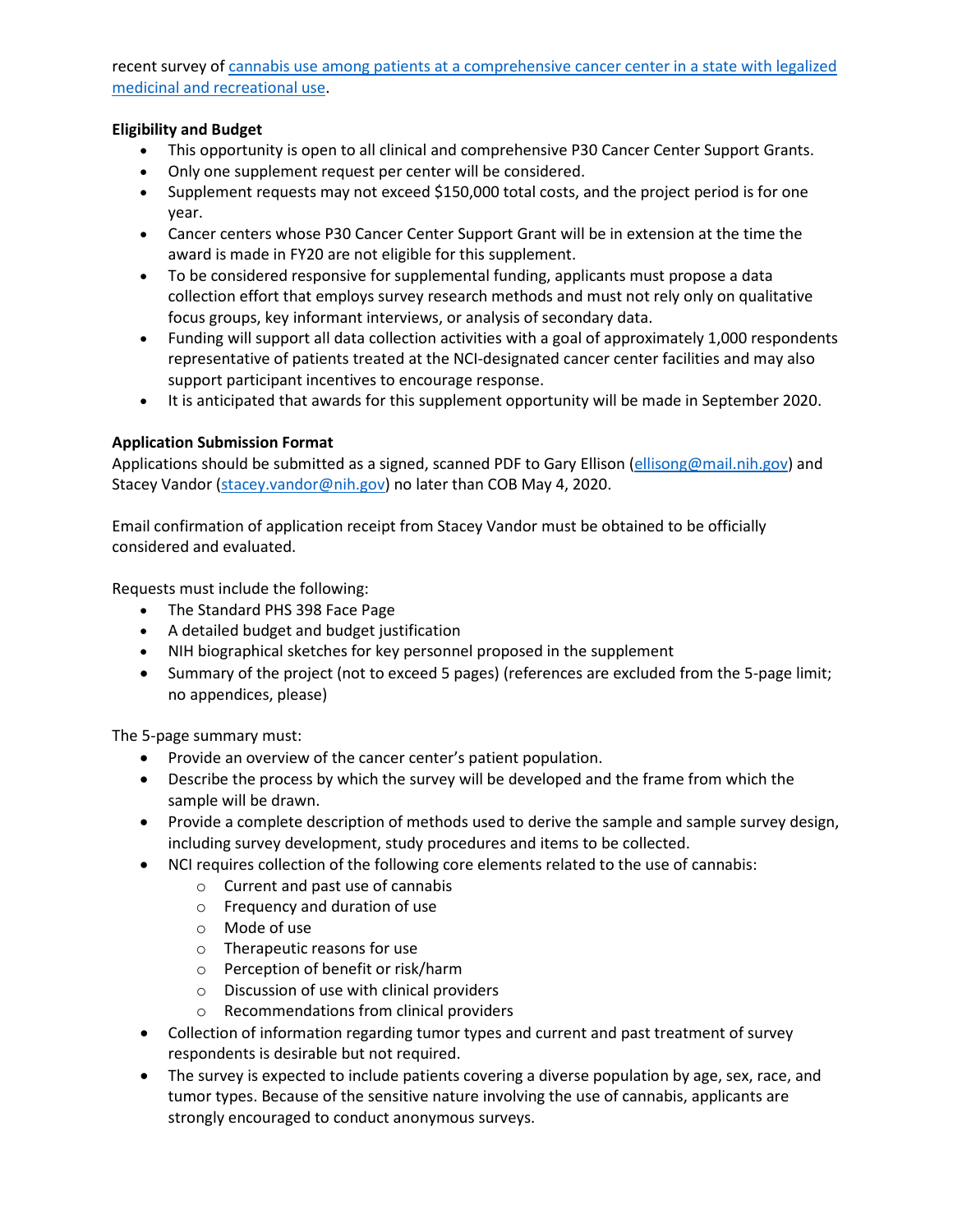- Outline a work plan that provides a timeline for development and implementation of the research, including staff involved, staff training and hiring plans, etc. The work plan should include relevant milestones for completing the work within the one-year timeframe of the administrative supplement.
- Describe the qualifications of the individual(s) who will conduct the work. Briefly elaborate on each person's CV in the narrative response.

### **NCI Evaluation of Supplement Requests**

Administrative supplements do not receive peer review. Instead, NCI staff with expertise in cancer prevention and control will evaluate supplement requests to determine overall merit. Proposals will be reviewed for quality and for responsiveness to application criteria outlined in the requirements for the five-page summary described above.

### **Reporting Requirements**

Centers will be encouraged to consult with NCI in the early stages of their projects in order to identify potential common data elements that will enable comparability across projects. NCI expects that core elements will be standardized across Centers before survey instruments are finalized.

As part of the progress report for the parent cancer center grant, information must be included on what has been accomplished via the administrative supplement (program details such as survey methodology; administration of the survey protocol; progress on timeline tasks; and results describing prevalence and patterns of cannabis use among cancer patients). In addition, relevant challenges and barriers to implementation should be noted. Project leaders should plan to participate in conference calls with NCI staff to discuss sets of core data elements to be collected across all projects. Centers will be expected to report results in peer-reviewed journals and through scientific seminars and national meetings.

### **Pre-Submission Informational Webinar:**

An informational webinar will be held as noted below:

Time: Wednesday, March 18, 2020, 12:00 PM Eastern Time (US and Canada)

The registration link is as follows: <https://cbiit.webex.com/cbiit/onstage/g.php?MTID=efd5d082d707e740d9e21c3b1a67209c1>

Dial-in information:

Call-in toll number (US/Canada)

1-650-479-3207

Meeting Number/Access Code: 739 299 805

Event password: J2d5pEBZw\$6

### **Questions**

For technical inquiries (including eligibility), please contact your cancer center grant administrator or your NCI program director. For inquiries about the scientific objectives and goals, please contact Gary L. Ellison [\(ellisong@mail.nih.gov\)](mailto:ellisong@mail.nih.gov).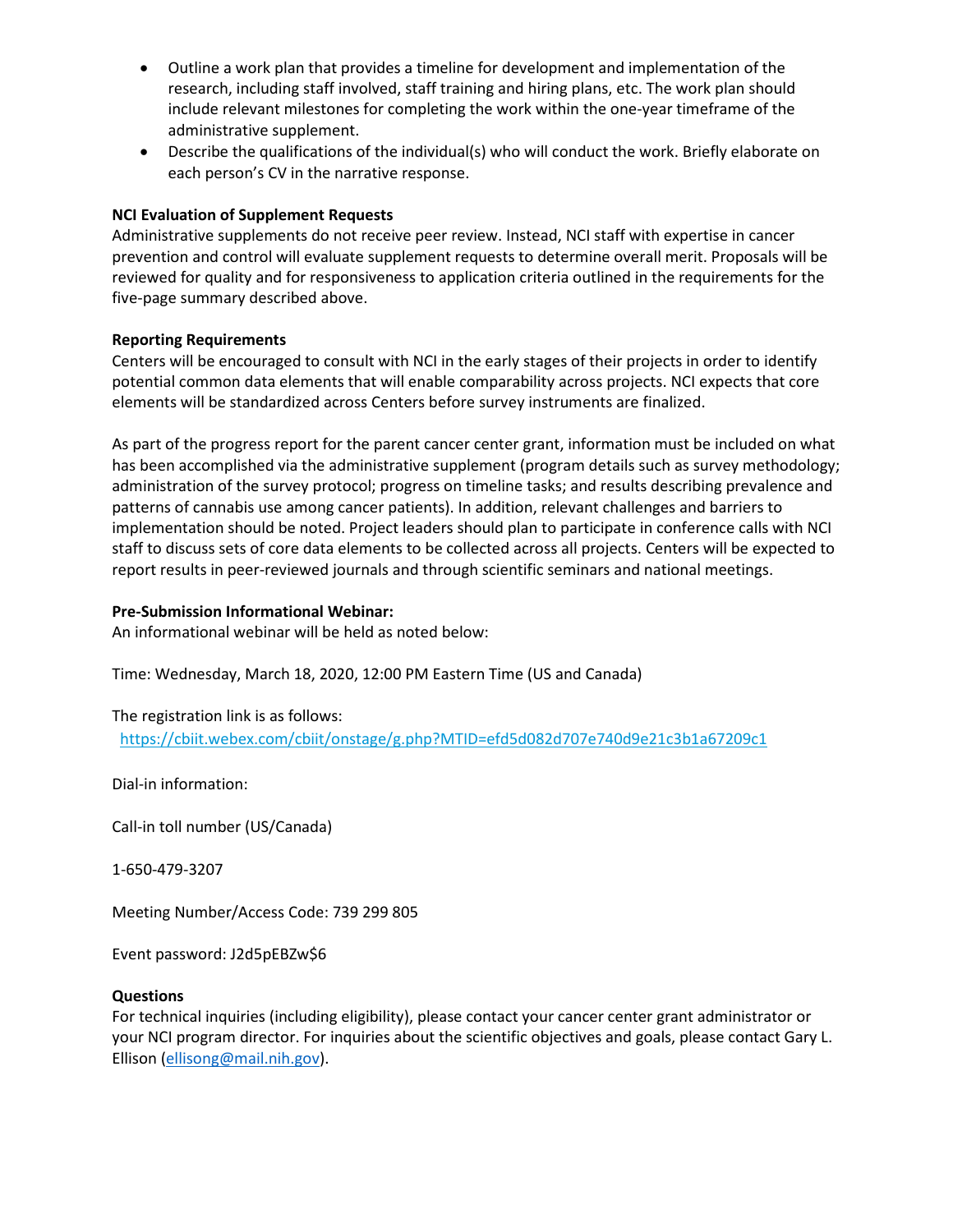## **Administrative Supplements for the NCI P30 Cancer Center Support Grants to develop the National Childhood Cancer Registry**

## **Background**

Childhood cancer patients comprise a special and understudied population of cancer patients. Approximately 15,000 childhood cancer patients are diagnosed in the United States annually, compared with the 1.7 million new cancer cases diagnosed each year. Due to their rare nature, it has been challenging to collect substantial and vital information on a large scale to study and understand the needs for this unique population of cancer patients.

The Childhood Cancer Data Initiative (CCDI) symposium hosted by the National Cancer Institute (NCI) in July 2019 identified a critical need to collect, analyze, and share data to address the burden of cancer in children, adolescents and young adults. Currently, cancer registries in the United States hold structured information on every cancer case, including childhood cancers, within their respective catchment area. For childhood cancer patients and survivors, issues of late effects, recurrence, subsequent primary cancers, and follow-up are critically important to consider while addressing common instances of survivors moving to different states as these survivors mature and become adults. Using the data from registries as a base, an infrastructure that brings together key information on every childhood cancer patient is being constructed and will be maintained to support research on childhood cancer patients and survivors.

The National Childhood Cancer Registry (NCCR) is envisioned as a connected data infrastructure to enable sharing of childhood cancer data from multiple and heterogeneous data sources. Incorporating available data on genomic and tumor characterization, residential history, social determinants of health and measures of financial toxicity, longitudinal treatments including oral agents, and longitudinal outcomes data including recurrence and subsequent cancers can enhance the core infrastructure of registry data on pediatric patients. Because the basis for the NCCR is existing central cancer registries, personally identifiable information (PII) is reportable to the central registry to permit longitudinal linkage and reporting to central registries is HIPAA exempt. The NCCR will 1) support relevant research on childhood cancers; 2) provide a potential sampling frame for additional research; and 3) provide a population level set of data on all childhood cancer patients, including patients who do not participate in clinical trials.

# **Purpose and Goals**

The National Cancer Institute (NCI), Division of Cancer Control and Population Sciences (DCCPS), announces the opportunity for supplemental funding for NCI-designated cancer centers to participate in the development of an infrastructure of combined data to establish a National Childhood Cancer Registry (NCCR). Supplemental funding will enable the cancer centers to aggregate, integrate, and submit their existing data beyond traditional cancer abstracts on childhood cancer patients under 19 years of age receiving care at the cancer center to the NCCR in order to expand that infrastructure and ultimately support research on childhood cancer. It will also facilitate the development of an ongoing submission process to the NCCR database for the continued submission of data on pediatric cancer patients.

The main goals of the one-year supplement are to 1) identify extensive detailed treatment and clinical data on pediatric patients not currently being reported to cancer registries, 2) complete an assessment of the quality of the data, and 3) to develop a data packaging and transfer mechanism to report the data to the NCCR. The expectation is to develop an ongoing data linkage with the NCCR that will supplement the data already being reported to the cancer registries.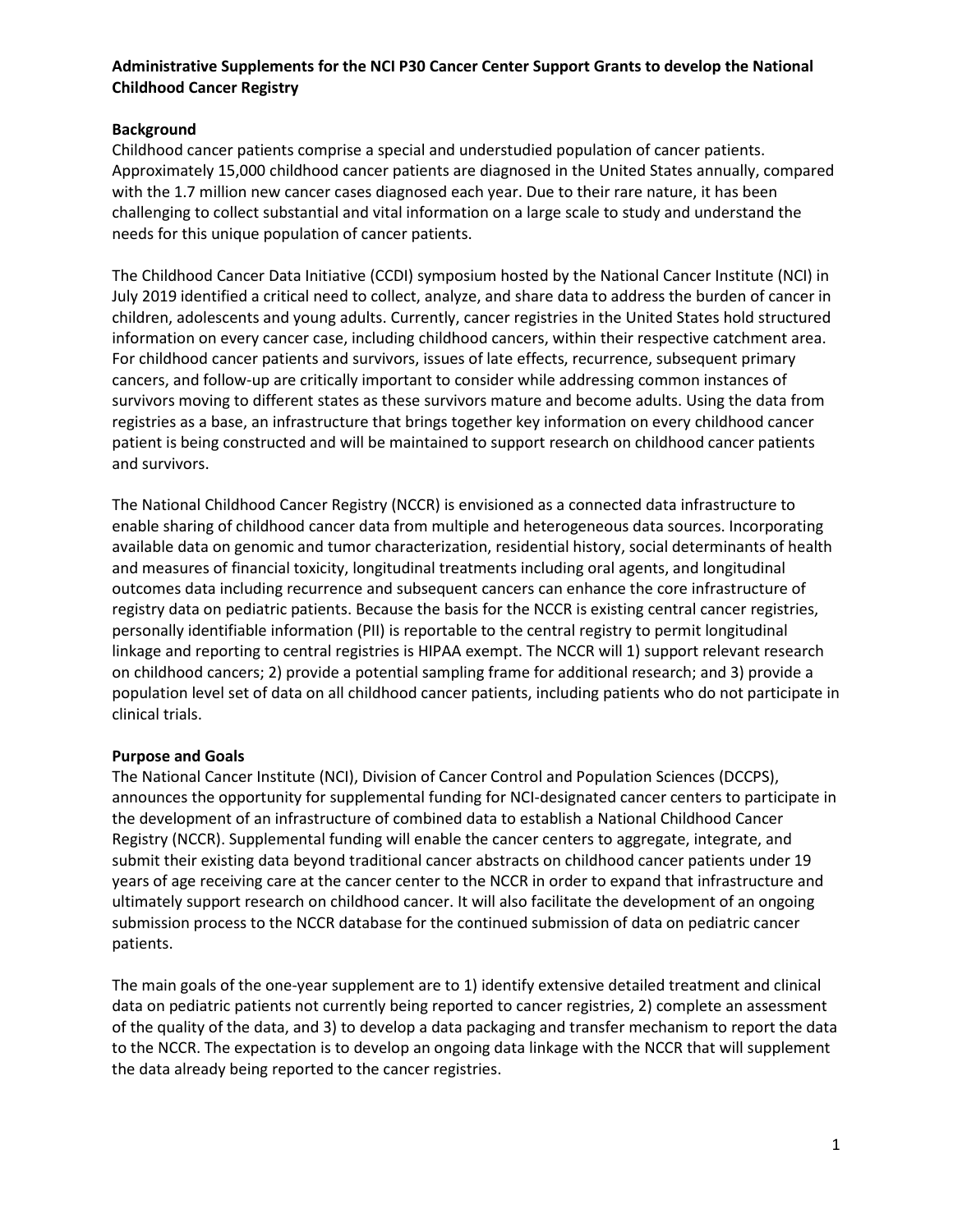Once the NCCR is established, we anticipate collaborations between cancer centers, local area providers, public health practitioners, and other public health professionals to utilize the centralized infrastructure to address questions related to childhood cancer patients with special attention to long term outcomes including recurrence and second primary cancers, detailed treatment information, and further characterization of the cancers.

# **Eligibility and Budget**

- This opportunity is open to all P30 Cancer Center Support Grants.
- Only one supplement request per center will be considered.
- Supplement requests may not exceed \$300,000 total costs, and the project period is for one year.
- Cancer centers whose P30 Cancer Center Support Grant will be in an extension at the time the award is made in FY20 are not eligible for this supplement.
- It is anticipated that awards for this supplement opportunity will be made in September 2020.

# **Application Submission Format**

Applications should be submitted as a signed, scanned PDF to Clara Lam [\(clara.lam@nih.gov\)](mailto:clara.lam@nih.gov) and Stacey Vandor [\(stacey.vandor@nih.gov\)](mailto:stacey.vandor@nih.gov) no later than COB May 4, 2020.

Email confirmation of application receipt from Stacey Vandor must be obtained to be officially considered and evaluated.

Requests must include the following:

- The Standard PHS 398 Face Page
- A detailed Budget and Budget Justification
- NIH Biographical Sketches for new key personnel proposed in the supplement
- Summary of the Project, not to exceed 5 pages (references are excluded from the 5-page limit; no appendices, please)

- Provide a detailed list and format of data items (including common data elements), data categories, and any other relevant information and documentation that are currently being collected by the cancer center. Examples of key data types would include but are not limited to: genomic and germline test results, detailed treatment information, participation in clinical trials, measures of social determinants of health related to the patient and family, longitudinal treatment including oral agents, longitudinal outcomes data including recurrence and subsequent cancers, other relevant patient information.
- Provide a background statement that explains how these existing data would provide important supplemental information to traditional cancer registry abstracts that will serve as the basis for the NCCR.
- Provide a work plan to complete data packaging and transfer from the cancer center to the NCCR database within the year of the supplement.
- Outline a work plan that provides a timeline for development of a process that would support submission of the data to the NCCR on an ongoing basis (e.g., staff involved, IT integration). It should include milestones (e.g., data completion assessment, data quality review, data packaging for transfer, data transfer completion) for tracking the progress of the work in the one year of the supplement.
- Include agreement to attend two in-person meetings during the supplement period to establish and participate in working groups to address standardization of common data elements, data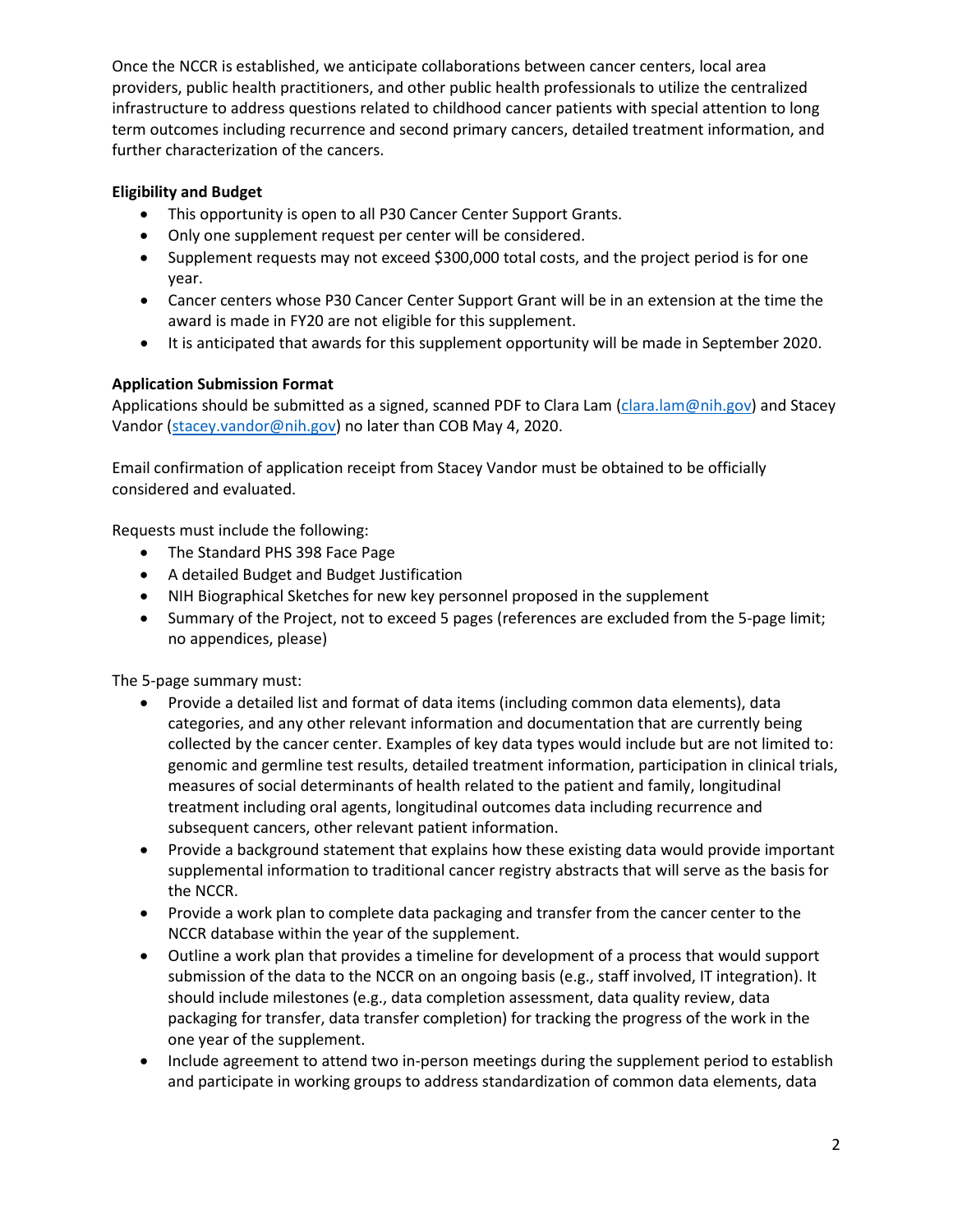harmonization, specific research and clinical questions that can be addressed by the NCCR, and other relevant topics.

• Describe the qualifications of the individual(s) who will conduct the work. Briefly elaborate on each person's CV in the narrative response.

## **NCI Evaluation of Supplement Requests**

Administrative supplements do not receive peer review. Instead, NCI staff with expertise in cancer prevention and control will evaluate supplement requests to determine overall merit. Proposals will be reviewed for quality and for responsiveness to application criteria outlined in the requirements for the five-page summary described above.

### **Reporting Requirements**

As part of the progress report for the parent cancer center grant, information must be included on what has been accomplished via the administrative supplement (program details such as workflow incorporation, sustainability actions, progress on timeline tasks, and other noted measures). Project leaders will participate in calls and meetings where they will be expected to present their progress and findings to NCI, other supplement awardees, and representatives from other NCI-Designated Cancer Centers. Award recipients are expected to provide data to NCI evaluators when requested.

### **Pre-Submission Informational Webinar:**

An informational webinar will be held as noted below:

Time: Wednesday, March 18, 2020, 12:00 PM Eastern Time (US and Canada)

The registration link is as follows:

<https://cbiit.webex.com/cbiit/onstage/g.php?MTID=efd5d082d707e740d9e21c3b1a67209c1>

Dial-in information:

Call-in toll number (US/Canada)

1-650-479-3207

Meeting Number/Access Code: 739 299 805

Event password: J2d5pEBZw\$6

### **Questions**

For technical inquires (including eligibility), please contact your cancer center support grant administrator or your NCI program director. For inquiries about the scientific objectives and goals, please contact Clara Lam (clara.lam@nih.gov).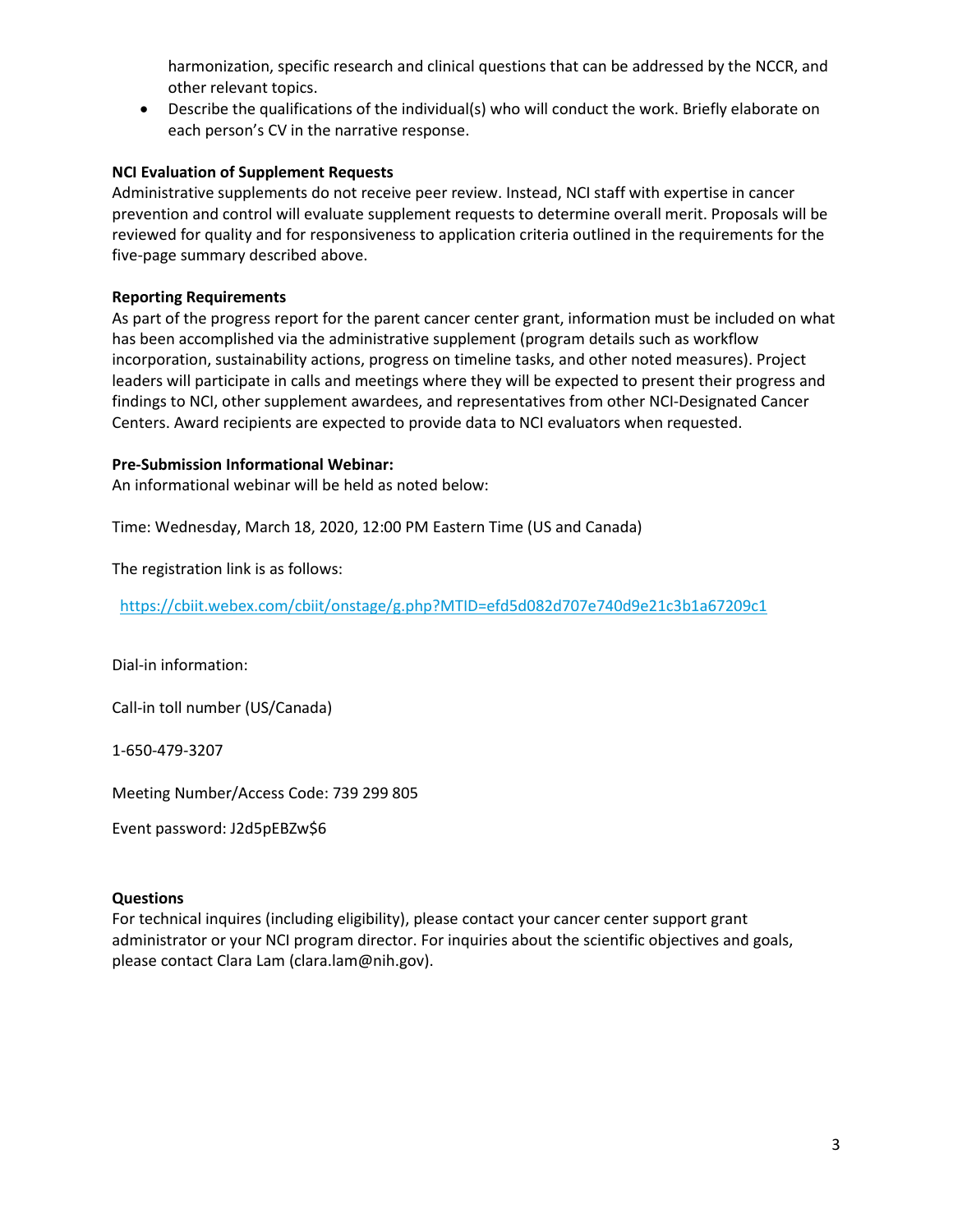## **Administrative Supplements for the NCI P30 Cancer Center Support Grants to support community outreach and engagement (COE) activities across the translational research continuum**

## **Background**

Community outreach and engagement (COE) has been a fundamental activity of National Cancer Institute (NCI)-designated Cancer Centers since the initiation of the Cancer Centers program in 1971. Historically, COE has been commonly considered an extension of Centers' Population Science/Cancer Prevention and Control Research Programs. However, since the 2016 and 2019 reissuances of the P30 Cancer Centers Support Grant (CCSG) guidelines, COE is expected to now span all aspects of Centers' programs, including basic, clinical, translational, and population research. Cancer Centers – working with community stakeholders – should identify community needs, communicate those needs across the Center's leadership and research programs (i.e., "in-reach"), and catalyze activities of special relevance to the Cancer Center's self-defined geographic catchment area population. Cancer Centers are encouraged to generate examples of research projects where outreach to and engagement of communities informed and resulted in high-impact science. In addition, Centers are expected to work with communities to disseminate and implement evidence-based interventions (EBIs) and guidelines, public education, and public health policy recommendations. This bidirectional relationship between communities and Cancer Centers promotes an understanding of cancer that is more holistic (bench-tobedside-to-community), transdisciplinary, encompassing of different views and experiences, culturally sensitive, and reflective of mutual goals.

## **Purpose and Goals**

Cancer Center COE activities have made meaningful contributions to participant recruitment into therapeutic and behavioral intervention studies. However, there has been less focus on COE contributions to either basic science or translating EBIs into community practice. The National Cancer Institute (NCI), Division of Cancer Control and Population Sciences (DCCPS), announces the opportunity for supplemental funding for NCI-designated cancer centers to build capacity for COE activities that address two distinct areas of the translational research continuum: basic science and public/community health.

Supplement proposals must focus on one of the following areas.

- 1) COE activities are well aligned with Population Science/Cancer Prevention and Control Research Programs given the shared emphasis on implementation science, public health research and practice, health communication, health policy, community-based participatory research, and cancer disparities, among other priorities. However, integrating COE into other Center Research Programs may be more challenging due to: basic science investigators' limited knowledge of COE principles and methods; the time, dedication, and relationship building that COE requires; differences in research targets and outcomes (e.g., genes vs. cells vs. communities); communities' limited understanding of basic research; and inaccurate perceptions that COE is not relevant to basic biomedical sciences and vice versa. This option is designed to help bridge the divide and increase NCI-designated Cancer Centers' transdisciplinary capacity for engaging in bidirectional linkages between COE-related activities, community stakeholders, and basic research programs and investigators. Centers who choose this option must develop, pilot, and evaluate a 1-year capacity building project that either serves to initiate a new collaboration between COE, community partners, and one of the Center's basic research programs or enhance an existing collaboration.
- 2) Cancer Centers have a history of generating EBIs through efficacy and effectiveness research, particularly through their Population Science/Cancer Prevention and Control Research Programs. Subsequently, through COE activities, Centers now have an enhanced opportunity to translate that research into practice with an implementation science lens. The purpose of this option is to understand how COE programs at NCI Cancer Centers work with community partners to identify, adapt, and implement existing EBIs to meet the needs of the communities that they serve. EBIs could be identified from interventions developed at the Cancer Center or from existing repositories.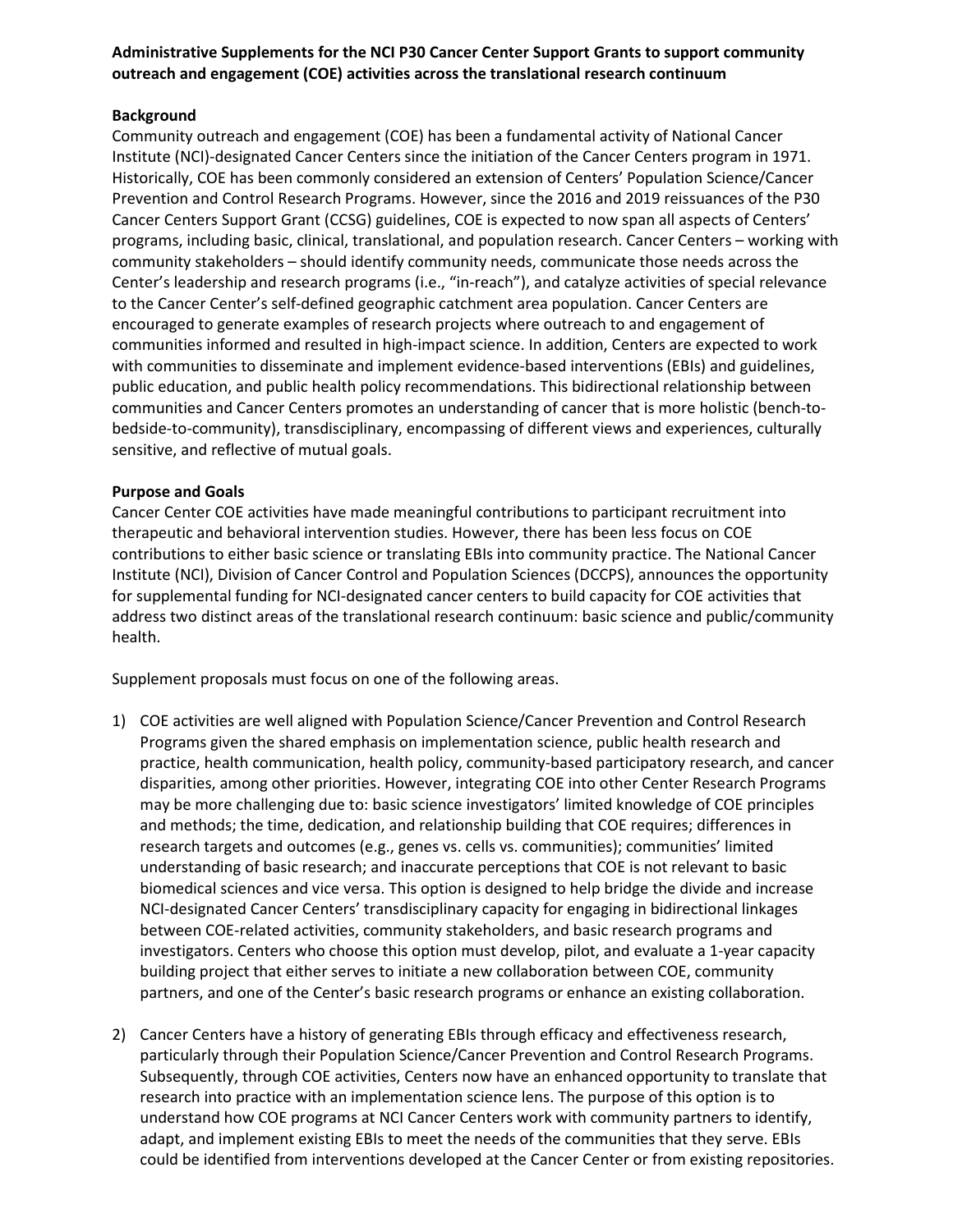For example, EBIs can be found on NCI's Research-tested Intervention Programs (RTIPS) website [\(https://rtips.cancer.gov/rtips/index.do\)](https://rtips.cancer.gov/rtips/index.do), which is designed to provide cancer control researchers and practitioners with access to EBIs that have outcomes published in peer-reviewed journals and tangible products that can be implemented in practice. Similarly, The Community Guide [\(https://www.thecommunityguide.org/\)](https://www.thecommunityguide.org/) uses a science-based approach to determine whether an intervention approach works and is cost-effective. Although these EBI repositories are available for widespread use, it is unclear how many EBIs are put into practice by Cancer Center COE programs (either alone, or more commonly, in partnership with other organizations), and if they are, how they are adapted, implemented, and evaluated. Centers who choose this option must conduct a 1-year project that assesses how Cancer Centers identify, adapt, implement, and evaluate existing EBIs in collaboration with community stakeholders.

This supplement initiative is a part of a larger NCI research initiative to engage Cancer Centers and communities in collaborative, translational research focused on decreasing the cancer burden across the U.S., including among minority and underrepresented populations. It also supports the current P30 CCSG guidance wherein Cancer Centers are encouraged to describe knowledge, best practices, and tools developed by COE activities, and to share these with other NCI Cancer Centers. Centers will collaborate across the funded consortium of NCI Cancer Centers, sharing best practices for: training activities, data collection, evaluation metrics, partnership models, working with underserved populations, etc. The longterm goal of this administrative supplement opportunity is to build capacity for Cancer Centers' COE programs to adapt and implement evidence-based programs and successfully collaborate with Cancer Center investigators across research programs and in partnership with community members. The projects proposed will serve as a model or use-case for subsequent COE initiatives conducted within the Cancer Center as well as across the NCI Cancer Centers community.

# **Eligibility and Budget**

- This opportunity is open to currently funded clinical and comprehensive NCI-designated cancer centers.
- Only one supplement request per center will be considered.
- To be considered responsive for supplemental funding, centers must choose one of the two options described above and articulate a detailed project plan.
- Supplement requests may not exceed \$150,000 total costs, and the project period is for one year.
- Cancer centers whose P30 Cancer Center Support Grant will be in an extension at the time the award is made in FY20 are not eligible for this supplement.
- It is anticipated that awards for this supplement opportunity will be made in September 2020.

### **Application Submission Format**

Applications should be submitted as a signed, scanned PDF to Robin Vanderpool (robin.vanderpool@nih.gov) and Stacey Vandor [\(stacey.vandor@nih.gov\)](mailto:stacey.vandor@nih.gov) no later than COB May 4, 2020.

Email confirmation of application receipt from Stacey Vandor must be obtained to be officially considered and evaluated.

Requests must include the following:

- The Standard PHS 398 Face Page
- A detailed budget and budget justification
- NIH Biographical Sketches for new key personnel proposed in the supplement
- Summary of the Project, not to exceed 5 pages (references are excluded from the 5-page limit; no appendices, please)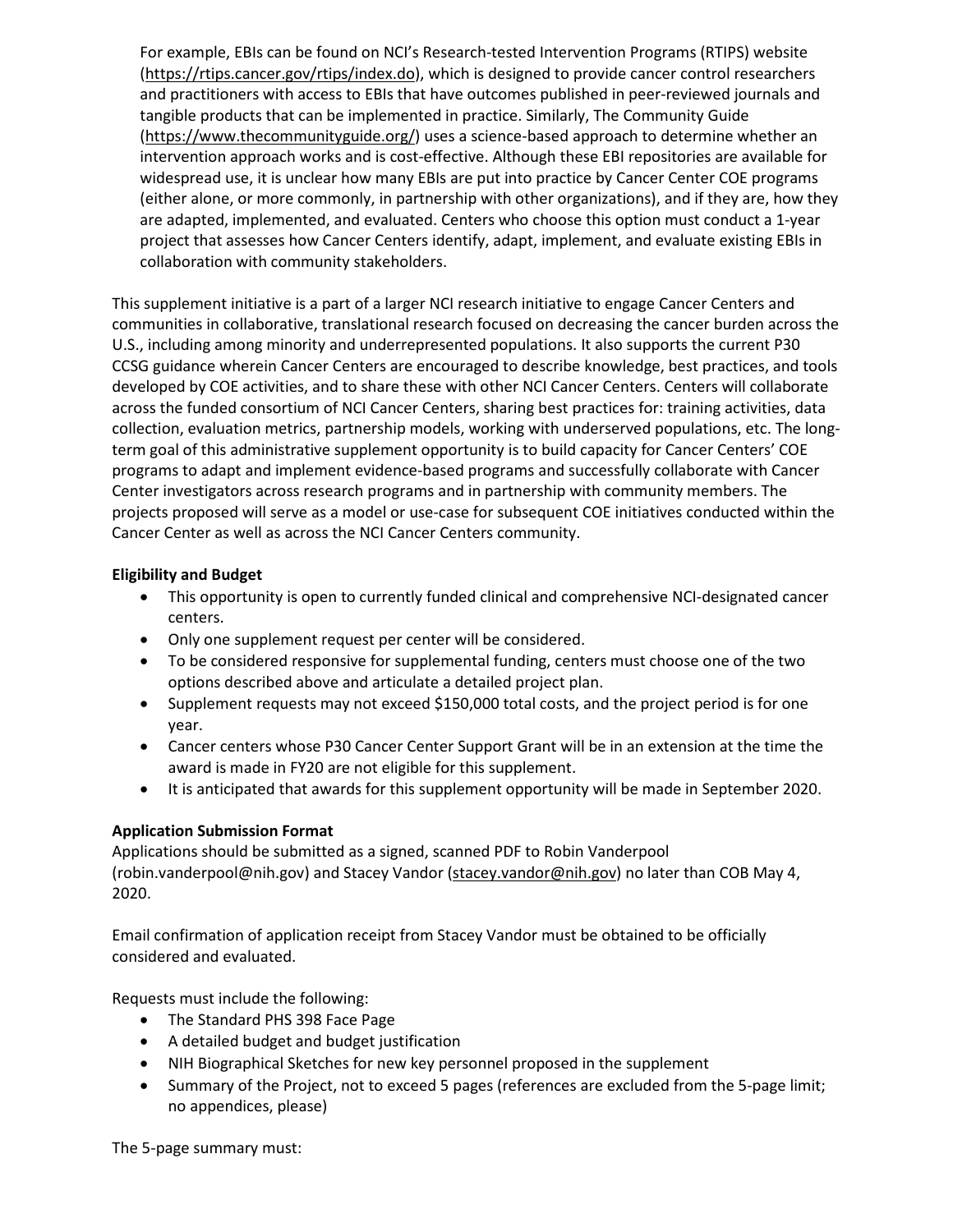- Provide a brief description of the Cancer Center's catchment area and how analysis of catchment area data informed the cancer research priorities being addressed by the project.
- Include a brief overview of the Center's COE infrastructure and the relevant basic science research program or the Population Science/Cancer Prevention Control Research Program.
- Provide a clear overview of the proposed project, articulating Option 1 or Option 2 as described above.
- Provide a description of the involved community stakeholder(s) and organization(s).
- Briefly explain the process to engage researchers and community stakeholders around a common understanding of the shared goals of the project, COE and scientific terminology and methodologies, how to translate research into practice, and/or one another's perspectives on the cancer research priorities to be addressed.
- Outline a work plan that provides a timeline and milestones for the proposed 1-year supplement activities.
- Provide a systematic evaluation of the proposed supplement activities.
- Briefly describe preliminary plans for continuing to grow and develop the proposed body of COE work beyond the supplement funding period.
- Describe the qualifications for the identified lead(s) of the supplement.
- Provide a budget that includes funds to support the travel of two project team members to attend the annual Cancer Center Community Impact Forum (CCCIF) meeting.

# **NCI Evaluation of Supplement Requests**

Administrative supplements do not receive peer review. Instead, NCI staff with expertise in cancer prevention and control will evaluate supplement requests to determine overall merit. Proposals will be reviewed for quality and for responsiveness to application criteria outlined in the requirements for the 5-page summary described above.

### **Reporting Requirements**

As part of the progress report for the parent CCSG, information must be included on what has been accomplished via the administrative supplement (program details such as trainings; tactics implemented; sustainability actions; progress on timeline tasks; and results from evaluation measures on reach, uptake, and other noted measures) as well as progress on the Cancer Center's work and future development plans. Each Cancer Center that is awarded a supplement will be expected to provide a case study that will be shared among the Cancer Center community. NCI will provide a template that may be used for the case study. Project leaders (at least two from each cancer center) should plan to attend the annual CCCIF meeting, where they will be expected to present their findings to other awardees of these supplements.

### **Pre-Submission Informational Webinar:**

An informational webinar will be held as noted below:

Time: Wednesday, March 18, 2020, 12:00 PM Eastern Time (US and Canada)

The registration link is as follows:

<https://cbiit.webex.com/cbiit/onstage/g.php?MTID=efd5d082d707e740d9e21c3b1a67209c1>

Dial-in information:

Call-in toll number (US/Canada)

1-650-479-3207

Meeting Number/Access Code: 739 299 805

Event password: J2d5pEBZw\$6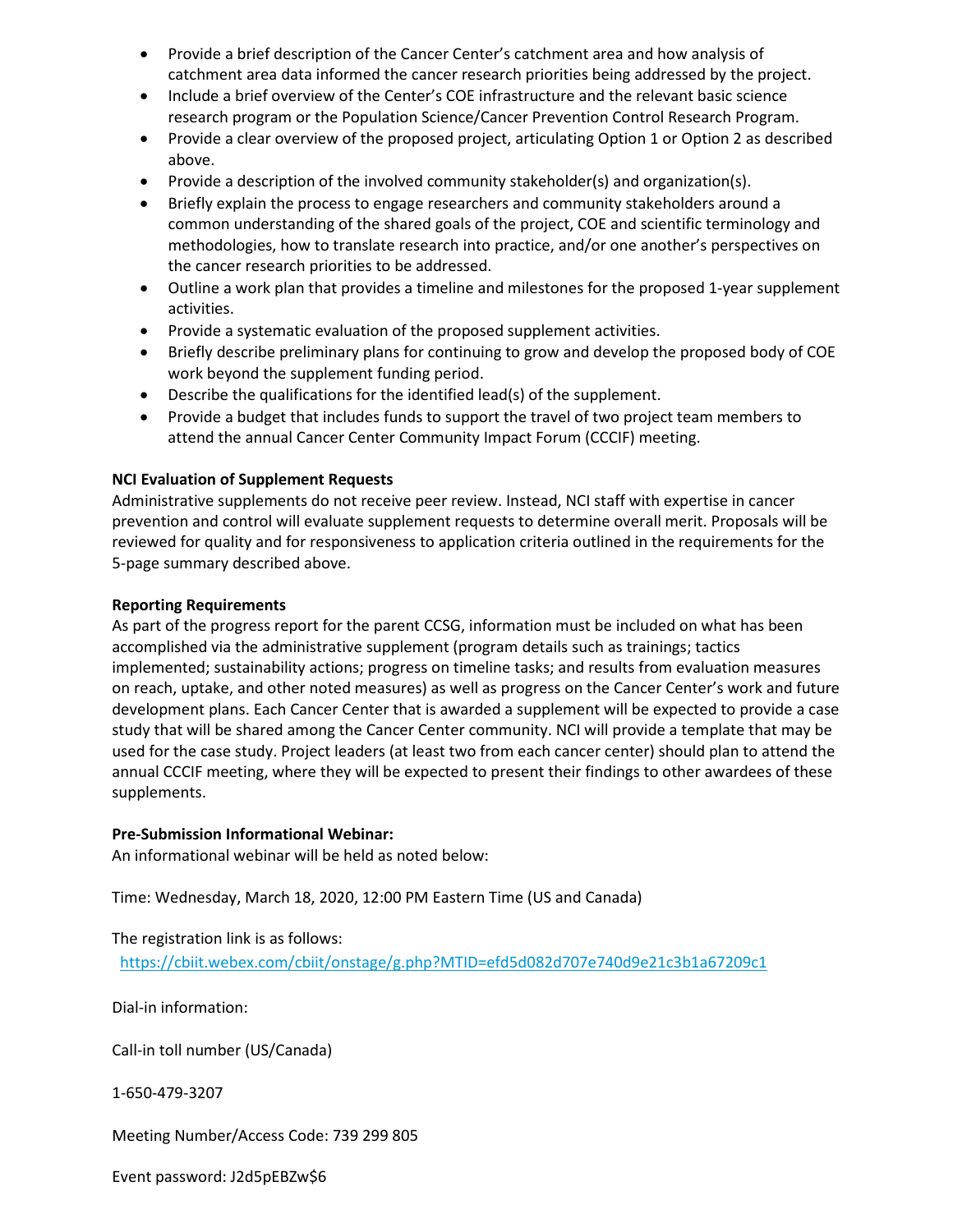# **Questions**

For technical inquiries (including eligibility), please contact your CCSG administrator or your NCI program director. For inquiries about the scientific objectives and goals of this administrative supplement, please contact Robin Vanderpool [\(robin.vanderpool@nih.gov\)](mailto:robin.vanderpool@nih.gov).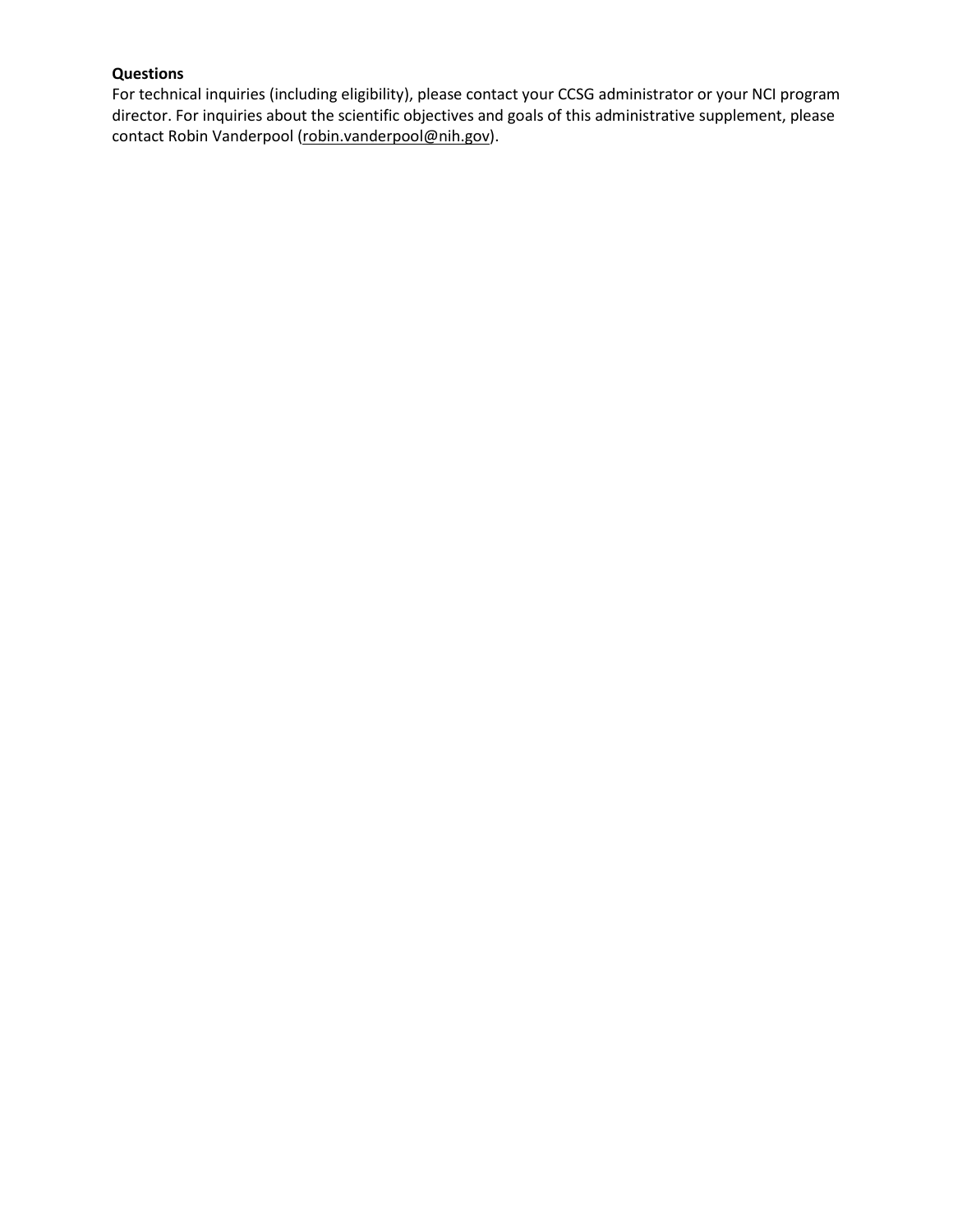## **Administrative Supplements for the NCI P30 Cancer Center Support Grants to address financial hardship during cancer treatment**

## **Background**

Cancer-related financial hardship, including financial toxicity due to drug costs and the other direct and indirect costs of cancer treatment, is an increasingly common experience for patients and their caregivers. Patients are responsible for an ever-growing share of the cost of their cancer care, paying more for medical appointments, imaging, tests, and procedures. Additionally, the high cost of breakthrough therapies is frequently more expensive than most patients can afford without substantial detriment to their financial well-being. Financial hardship is associated with delaying the start of recommended treatments as well as treatment non-adherence. As the costs of cancer care accumulate, patients are forced to make difficult trade-offs, including delaying or forgoing recommended care due to budget constraints. Further, financial hardship is a major source of stress, leading to poor patient outcomes and diminished quality of life. The impact of financial hardship is cumulative and long-lasting, with consequences extending well beyond the period of active treatment. The patients at greatest risk for financial hardship are often vulnerable sub-groups who already face obstacles to high quality care.

The causes of cancer-related financial hardship are multifaceted, stemming from high out-of-pocket costs, inadequate insurance coverage, missed days from work or job loss, and other related challenges. Thus, a program of services is needed to address this complex problem. A 2019 survey sponsored by the National Cancer Institute (NCI) Division of Cancer Control and Population Sciences (DCCPS) suggested that most NCI-designated Cancer Centers offer a range of financial navigation services including help applying to pharmaceutic company-sponsored patient assistance programs, financial assistance to manage non-medical costs, help applying for health insurance coverage and help understanding medical bills. However, 40% of Centers reported a lack of staff awareness about available financial navigation services and 46% reported that the pathways or workflows to connect cancer patients with existing financial services were unclear. Additionally, over 50% of Centers reported that patients were reluctant to ask for financial help when they needed it and 37% of Centers could not estimate the percentage of their patients who experience cancer-related financial hardship. Collectively, these findings suggest a need to both enhance the systematic identification of patients experiencing financial hardship and improve the coordination and delivery of financial navigation services. This supplement initiative will help Cancer Centers to develop or expand their capacity and infrastructure to deliver financial navigation services and to collect the preliminary data necessary to more broadly implement and evaluate financial navigation programs.

### *Definitions:*

Financial hardship is an umbrella construct, encompassing (1) *material conditions* caused by high out-ofpocket costs, missed work, reduced income, and medical debt and bankruptcy; (2) the *psychological response* or worry resulting from paying medical bills or concerns about lost wages; and (3) *coping behaviors* to manage out-of-pocket medical expenditures, such as skipping medication or delaying or forgoing recommended care to save money.

Financial navigation refers to processes by which patients and their families are aided in affording care after a cancer diagnosis to avoid adverse financial consequences and hardship associated with cancer treatment, including education about and assistance with accessing appropriate financial programs and services.

Medical care costs include out-of-pocket costs for drugs, procedures, therapies, healthcare visits and hospital stays; expenses incurred as a direct result of pursuing cancer treatment (e.g., transportation to and from the hospital, family care, caregiving, special clothing, wigs, and medical supplies); and lost wages due to missed work or job loss.

#### **Purpose and Goals**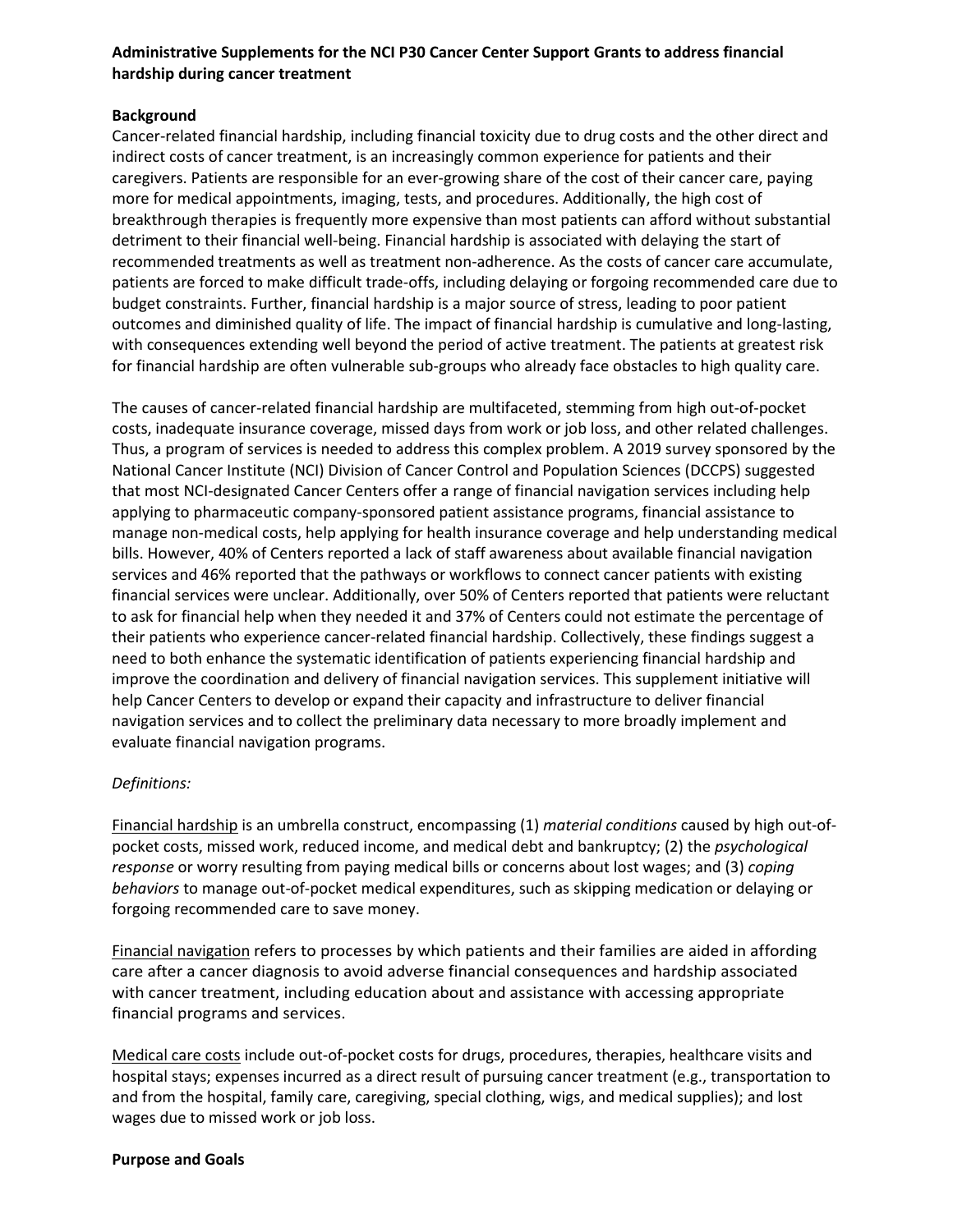The National Cancer Institute (NCI), Division of Cancer Control and Population Sciences (DCCPS), announces the opportunity for supplemental funding for NCI-designated cancer centers to develop or expand their capacity and necessary infrastructure to deliver evidence-based financial navigation services. It is expected that this work will inform the development and expansion of research to inform the financial navigation program within the Cancer Center to decrease cancer-related financial hardship among patients and their families.

The short-term goal of these supplements is to provide resources to support the time and effort of teams at NCI-designated Cancer Centers to develop or expand their capacity to proactively identify patients who are at risk for, concerned about, or actively experiencing financial hardship because of the cost of their medical care and to provide appropriate financial navigation services throughout the cancer care continuum. Proactive screening can be conducted in the context of distress screening or other assessment or through the development and implementation of a new screening tool. Screening results should be used to identify patients in need and inform the delivery of appropriate services. Projects funded under this initiative may be conducted in a single clinic or among patients with a particular cancer or receiving a particular treatment. Projects may also focus on screening during a particular time point during treatment planning or care delivery.

NCI will consider requests for supplements for the following types of activities:

- Analyses of local data focusing on identifying opportunities to improve financial navigation interventions.
- Implementation of evidence-based tools and approaches that could be used to identify patients at risk for, concerned about, or experiencing financial hardship.
- Orienting medical or non-medical personnel to the scope of available services available within the Cancer Center to address aspects of financial hardship, and how to access those services.
- Evaluating the reach of financial hardship screening and the impact on patient and care delivery outcomes.
- Analyzing existing staffing models, clinic processes, infrastructure, and patient needs to identify strategies to improve and document the delivery of financial navigation services.
- Developing and pilot testing new pathways/workflows to connect patients with financial navigation, social work and other assistance within the Cancer Center.
- Developing standards for documenting screening results in the EHR to facilitate research and practice improvement.
- Building capacity within Cancer Center IT systems to track patients' financial hardship over time, referrals for and utilization of financial navigation services, and patient outcomes.

The long-term goal is to build or expand the infrastructure needed to sustain a financial navigation program beyond the length of the supplement. It is expected that Cancer Centers will build upon their supplement project, gather preliminary evidence, and apply for future funding to support research to inform the expansion or scale-up of proactive screening for financial hardship and service delivery as well as test new models of financial navigation and counseling and evaluate patient outcomes.

# **Eligibility and Budget**

- This opportunity is open to all clinical and comprehensive P30 Cancer Center Support Grants.
- Only one supplement request per center will be considered.
- Supplement requests may not exceed \$150,000 total costs, and the project period is for one year.
- Cancer centers whose P30 Cancer Center Support Grant will be in extension at the time the award is made in FY20 are not eligible for this supplement.
- It is anticipated that awards for this supplement opportunity will be made in September 2020.

### **Application Submission Format**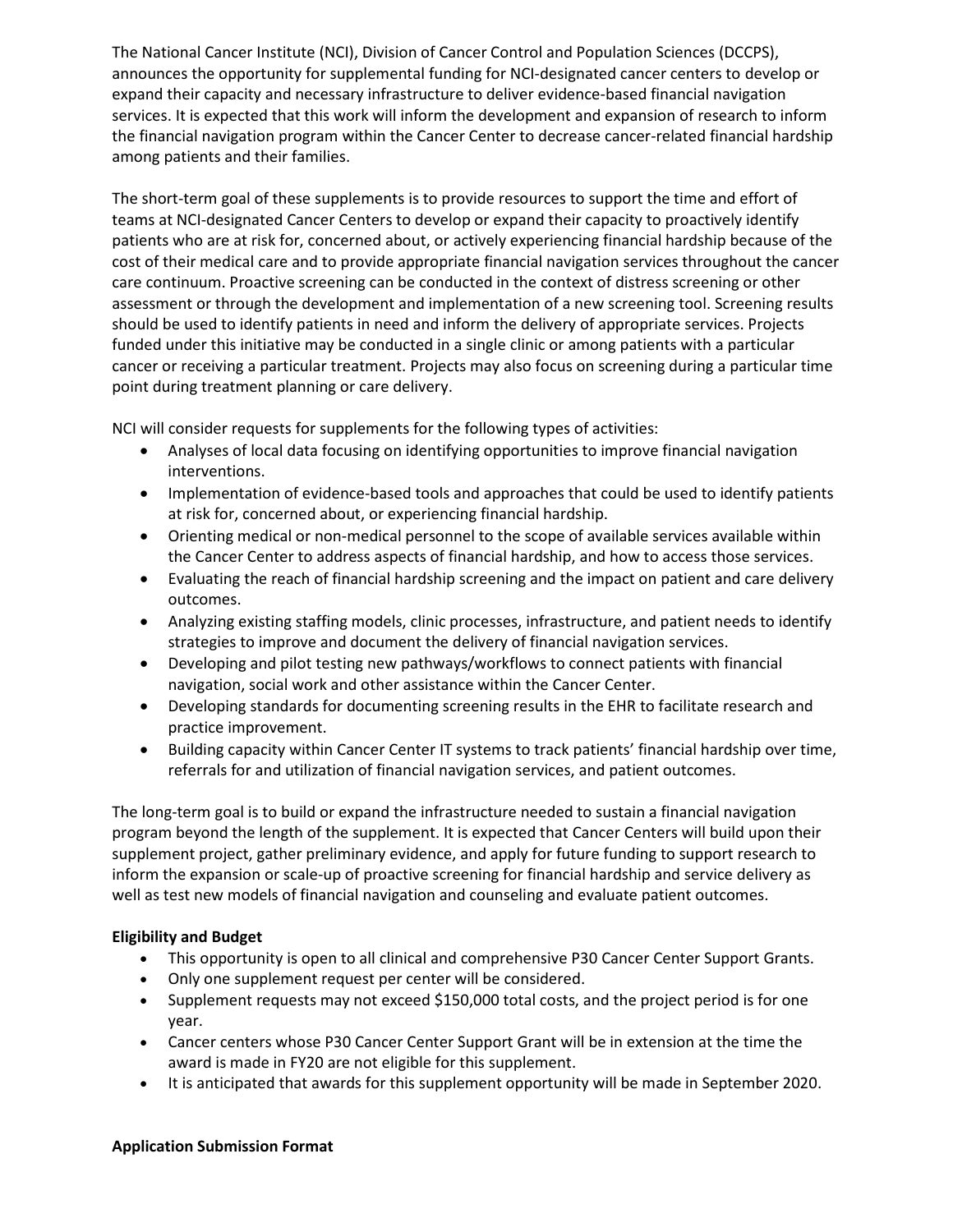Applications should be submitted as a signed, scanned PDF to Janet de Moor (janet.demoor@nih.gov) and Stacey Vandor [\(stacey.vandor@nih.gov\)](mailto:stacey.vandor@nih.gov) no later than COB May 4, 2020.

Email confirmation of application receipt from Stacey Vandor must be obtained to be officially considered and evaluated.

Requests must include the following:

- The Standard PHS 398 Face Page
- A detailed budget and budget justification
- NIH biographical sketches for key personnel proposed in the supplement
- Summary of the project (not to exceed 5 pages) (references are excluded from the 5-page limit; no appendices, please)

The 5-page summary must:

- Describe how the proposed project will leverage existing services or resources offered in the Cancer Center to address financial hardship and the staff involved in delivering those services.
- Provide a rationale for the clinic or patient population in which the work will be conducted.
- Describe the process that the project team will use to develop or expand and implement financial hardship screening and delivery of financial navigation services. This should include:
	- $\circ$  how the project will address potential patient, provider, and clinic barriers to proactive screening and subsequent service delivery;
	- o the types of services that may be offered, tested, expanded, or adapted;
	- $\circ$  how the activities within the proposed project will inform the organization's ability to fit services into existing provider and/or administrative workflows; and
	- $\circ$  how staff will engage patients, at what points during treatment and survivorship care; and how and by whom follow-up will be conducted and monitored.
- Outline a work plan that provides a timeline for development and implementation of the project (such as staff involved, staff training and hiring plans, IT integration). It should include milestones for tracking the progress of the work in the one year of the supplement.
- Provide an evaluation plan for the project including primary and secondary outcomes at the patient, provider, and system level.
- Describe plans to collect preliminary data for future research proposals or pilot projects to improve the delivery financial navigation services.
- Describe of the qualifications for the identified lead(s) of the program.
- Include funding to attend an in-person grantee meeting to discuss lessons learned from the project.

# **NCI Evaluation of Supplement Requests**

Administrative supplements do not receive peer review. Instead, NCI staff with expertise in cancer prevention and control will evaluate supplement requests to determine overall merit. Proposals will be reviewed for quality and for responsiveness to application criteria outlined in the requirements for the five-page summary described above.

# **Reporting Requirements**

As part of the progress report for the parent Cancer Center grant, information must be included on what has been accomplished through the administrative supplement (e.g., program details such as conceptual framework; approaches developed and implemented; workflow incorporation; progress on timeline tasks; and results from the evaluation of screening and service delivery outcomes), as well as progress on the Cancer Center's work.

# **Pre-Submission Informational Webinar:**

An informational webinar will be held as noted below: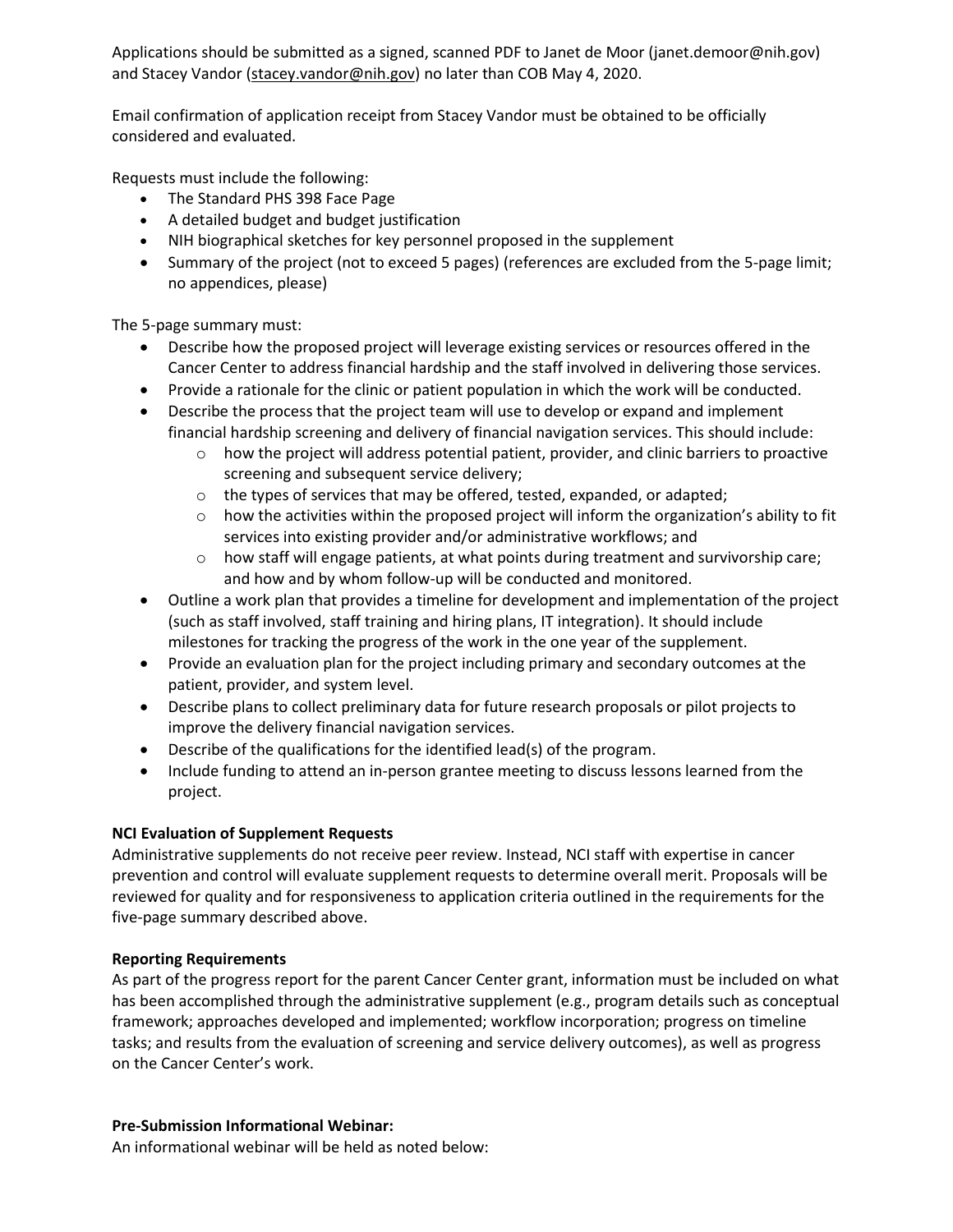Time: Wednesday, March 18, 2020, 12:00 PM Eastern Time (US and Canada)

The registration link is as follows: <https://cbiit.webex.com/cbiit/onstage/g.php?MTID=efd5d082d707e740d9e21c3b1a67209c1>

Dial-in information:

Call-in toll number (US/Canada)

1-650-479-3207

Meeting Number/Access Code: 739 299 805

Event password: J2d5pEBZw\$6

#### **Questions**

For technical inquiries (including eligibility), please contact your cancer center grant administrator or your NCI program director. For inquiries about the scientific objectives and goals, please contact Janet de Moor (janet.demoor@nih.gov).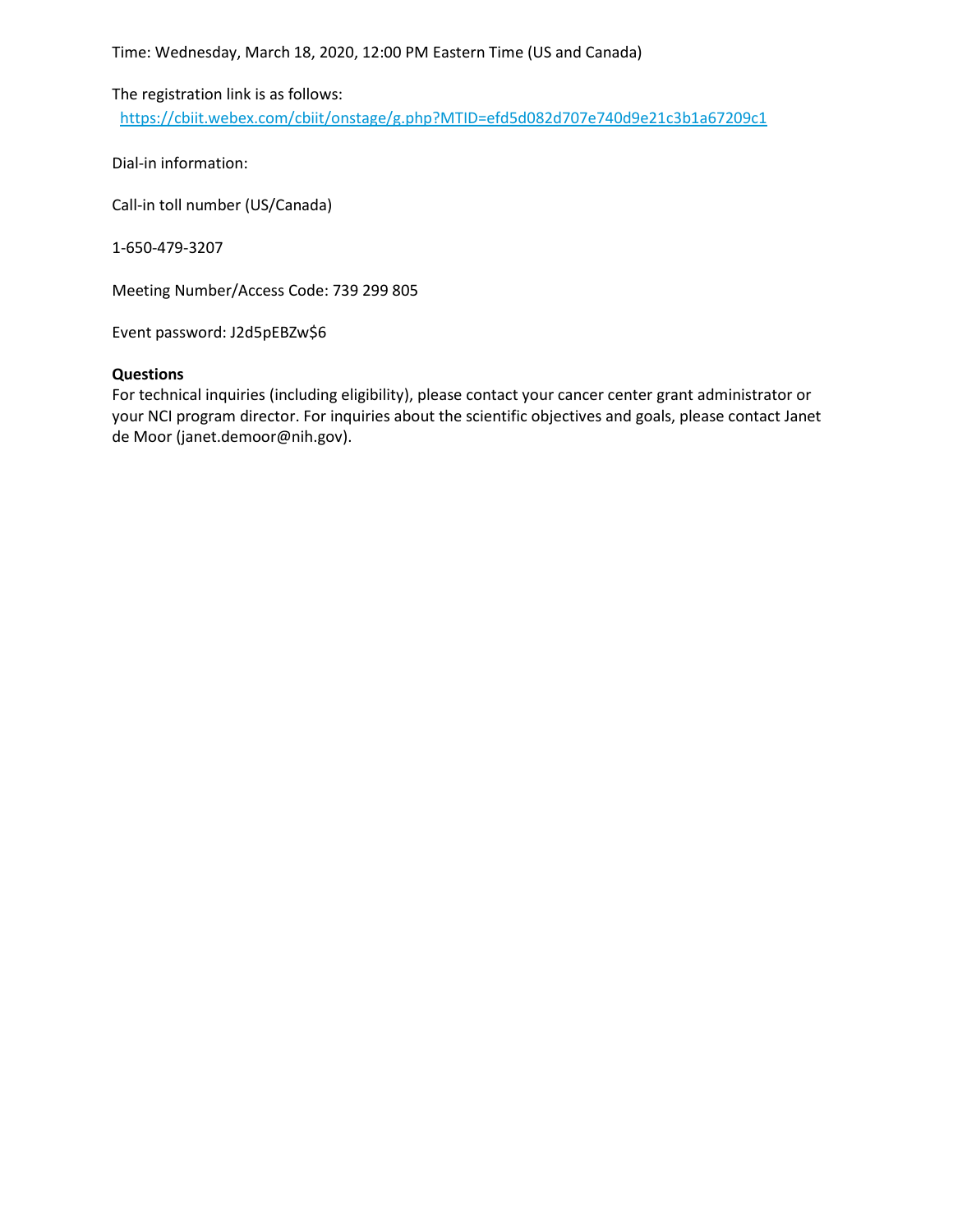## **Administrative Supplements for the NCI P30 Cancer Center Support Grants to investigate vaccine hesitancy related to uptake of the HPV vaccine in regions with low adolescent HPV vaccination rates**

## **Background**

In January 2019, the World Health Organization (WHO) released a list of ten global health threats that included vaccine hesitancy, placing it on the same threat level as climate change (WHO/Rada Akbar. *Ten Threats to Global Health in 2019.* www.who.int/emergencies/ten-threats-to-global-health-in-2019). WHO described vaccine hesitancy as "the reluctance or refusal to vaccinate despite the availability of vaccines and threatens to reverse progress made in tackling vaccine-preventable diseases."

HPV vaccine uptake rates in the US continue to be well below established goals – 2018 data from the NIS Teen survey show just over 50% of adolescents ages 13-17 were fully vaccinated against HPV in 2018. [\(https://www.cdc.gov/mmwr/volumes/68/wr/mm6833a2.htm?s\\_cid=mm6833a2\\_w\)](https://www.cdc.gov/mmwr/volumes/68/wr/mm6833a2.htm?s_cid=mm6833a2_w). The Centers for Disease Control and Prevention (CDC) estimates that increasing HPV vaccination rates from current levels to 80 percent would prevent an additional 53,000 future cervical cancer cases in the United States among girls who are currently 12 years old or younger over the course of their lives. Thousands of cases of other HPV-associated cancers in the U.S. would also likely be prevented within the same timeframe.

In 2016, the Vice President's Cancer Moonshot was established with a goal of achieving "a decade's worth of progress in preventing, diagnosing, and treating cancer in five years, ultimately striving to end cancer as we know it." The [Cancer Moonshot Blue](https://www.cancer.gov/research/key-initiatives/moonshot-cancer-initiative/blue-ribbon-panel/blue-ribbon-panel-report-2016.pdf) Ribbon Panel Report highlights increasing HPV vaccination as an area in which the effectiveness for cancer prevention is well known, but where implementation is unacceptably low. Advances in implementation would prevent additional cancer cases and unnecessary deaths. Implementation research is needed to accelerate the development and testing of effective strategies to achieve wider adoption and sustainability of evidence-based approaches, especially among populations that suffer a disproportionate burden of HPV-related cancers.

Prior cancer center supplements on HPV vaccine have focused on missed clinical opportunities and the quality of the provider recommendation for the vaccine. Although those factors continue to be important, the most recent CDC reports on HPV vaccination rates stressed that "… even when a provider recommendation was given, only 75% accepted the vaccine, suggesting that there are other reasons adolescents are not being vaccinated. Equipping providers with the tools they need to give strong recommendations that emphasize the importance of HPV vaccination in preventing cancer and effectively address parental concerns is a priority, especially in states where provider recommendations were less commonly reported.

In 2018, nationwide, the number of 13- to 17-year-old boys and girls getting the human papillomavirus (HPV) vaccine remained steady with previous years' assessments, per data from CDC's 2018 National Immunization Survey-Teen (NIS-Teen) (MMWR, August 23, 2019). However, there was significant variation across the country with some states – or cities – achieving much larger increases in HPV vaccine coverage and others falling further behind.

This variation suggests that local barriers to vaccine uptake need to be better understood. These could include, for example, community attitudes in opposition to vaccination generally or the HPV vaccine specifically; the effects of local opinion leaders; diffusion of vaccine-related misinformation on social media; in addition to long-standing access and healthcare delivery-based barriers. Similarly, local facilitators such as active vaccine champions, parent groups, and well-coordinated efforts within or across state or local health departments may already be present to support vaccine promotion efforts. To address vaccine hesitancy and its effects on vaccine uptake at the community level, local-level investigation is needed to characterize local vaccine hesitancy and other barriers, as well as facilitators, and existing vaccine promotion efforts.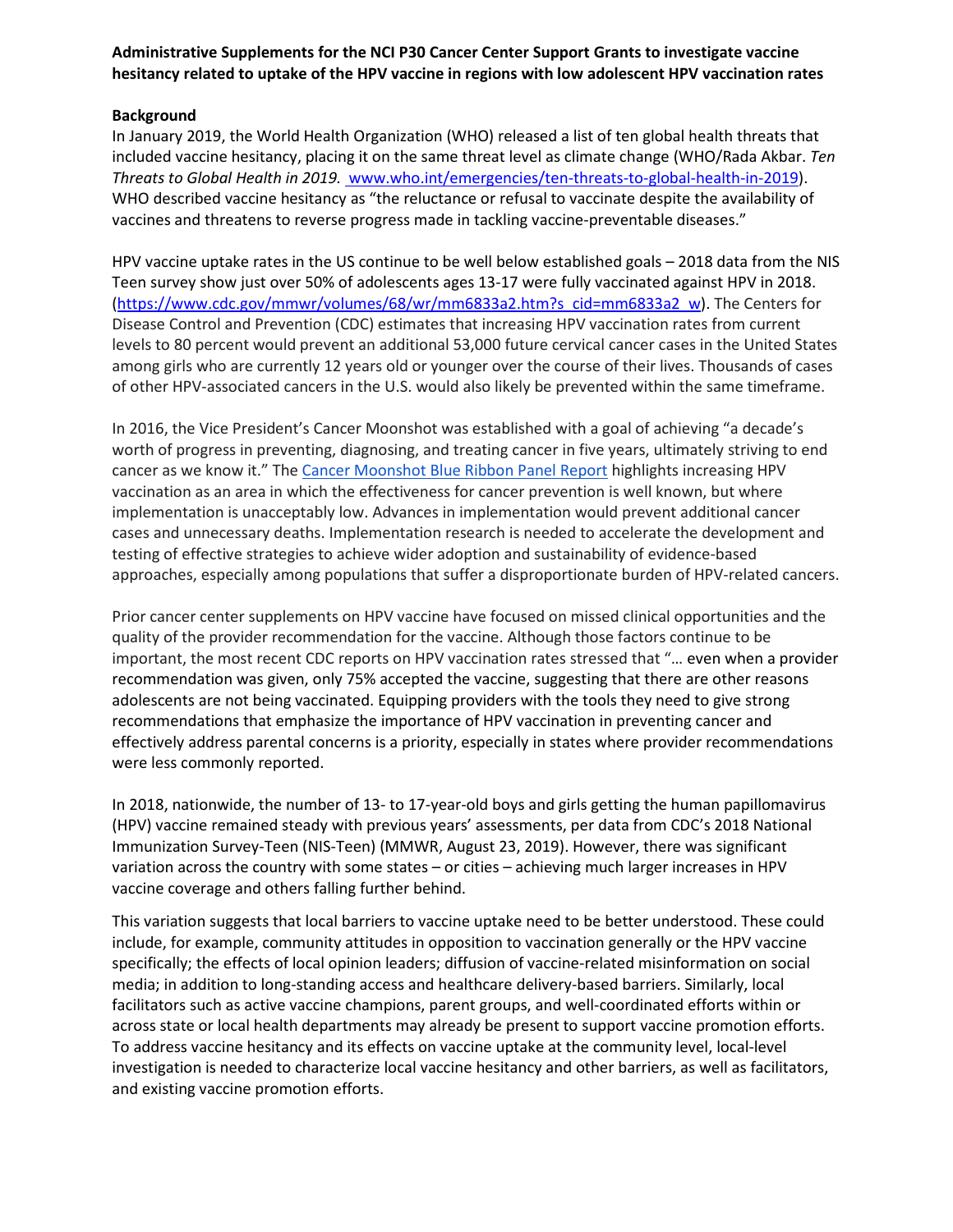### **Purpose and Goals**

The National Cancer Institute (NCI), Division of Cancer Control and Population Sciences (DCCPS), announces the opportunity for supplemental funding for NCI-designated cancer centers to investigate vaccine hesitancy. The purpose is to characterize and understand the influence of vaccine hesitancy on HPV vaccine uptake in regions of the US where adolescent uptake is low. The goals for this one-year supplement are to understand characteristics of vaccine-hesitant communities within the cancer center catchment area, to identify promising and innovative approaches to reducing hesitancy and other barriers to HPV vaccination, and to gather pilot data to support future interventions towards reducing vaccine hesitancy and increasing HPV vaccination. Preference will be given to centers that identify, within the cancer center catchment area, a region or population with low uptake, as documented by local surveillance or results from the [2018 NIS-Teen.](https://www.cdc.gov/mmwr/volumes/68/wr/mm6833a2.htm?s_cid=mm6833a2_w) These supplements are part of a larger effort that NCI and CDC's Division of Cancer Prevention and Control are undertaking, which is a more systematic effort to bring together NCI cancer centers, CDC programs, and state/local health departments and their immunization programs.

# **Eligibility and Budget**

- This opportunity is open to all clinical and comprehensive P30 Cancer Center Support Grants located in or demonstrating the ability to work in regions with low HPV vaccine uptake, including those that have received a previous supplement for HPV Vaccine Uptake.
- Only one supplement request per center will be considered.
- Supplement requests may not exceed \$200,000 total costs, and the project period is for one year.
- Costs must be primarily associated with data collection activities (include minimal investigator time and no conference travel)
- Travel costs will only be covered if directly associated with data collection.
- Cancer centers whose P30 Cancer Center Support Grant will be in extension at the time the award is made in FY20 are not eligible for this supplement.
- It is anticipated that awards for this supplement opportunity will be made in September 2020.

### **Application Submission Format**

Applications should be submitted as a signed, scanned PDF to Cynthia Vinson [\(cvinson@mail.nih.gov\)](mailto:cvinson@mail.nih.gov) and Stacey Vandor [\(stacey.vandor@nih.gov\)](mailto:stacey.vandor@nih.gov) no later than COB May 4, 2020.

Email confirmation of application receipt from Stacey Vandor must be obtained to be officially considered and evaluated.

Requests must include the following:

- The Standard PHS 398 Face Page
- A detailed budget and budget justification
- NIH biographical sketches for key personnel proposed in the supplement
- Summary of the project (not to exceed 5 pages) (references are excluded from the 5-page limit; no appendices, please)

- Provide a statement of need that defines a region or population within the cancer center catchment area with documented low adolescent HPV vaccine uptake.
- Document ability and expertise to work in that region or population, e.g., ease of access, familiarity with local data, as well as political, social, and other contextual characteristics.
- Describe the processes that will be used for identifying HPV vaccine-hesitant populations, characterizing local factors that influence the hesitancy, and identifying innovative intervention approaches.
- Describe processes that will be used to identify innovative interventions, in the identified HPV vaccine-hesitant population, including variables that can be measured at different levels, for